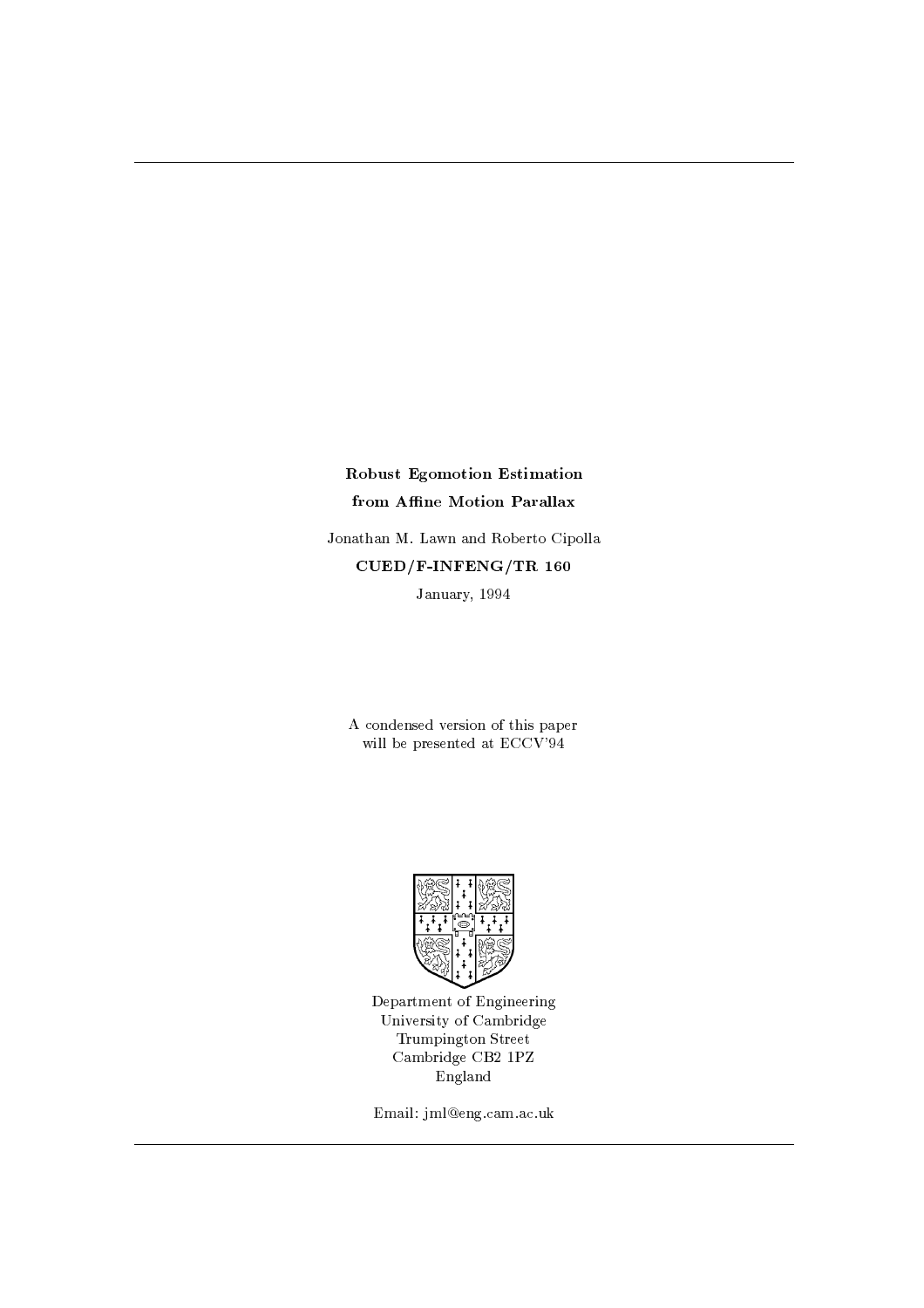# Robust Egomotion Estimation from Affine Motion Parallax Jonathan M. Lawn and Roberto Cipolla Department of Engineering, University of Cambridge. Cambridge CB2 1PZ, England.

### Abstract

A method of determining the motion of a camera from its image velocities is described that is insensitive to noise and the intrinsic camera parameters and requires no special assumptions. This algorithm is based on a novel extension of motion parallax which does not require the instantaneous alignment of features, but uses sparse visual motion estimates to extract the direction of translation of the camera directly, after which determination of the camera rotation and the depths of the image features follows easily. A method for calculating the expected uncertainty in the estimates is also described which allows optimal estimation and can also detect and reject independent motion and false correspondences. Experiments using small perturbation analysis show a favourable comparison with existing methods, and specifically the Fundamental Matrix method.

## Keywords: Structure from Motion, Parallax, Epipole, Egomotion, Uncertainty

#### Introduction 1

The visual motion of a scene from a camera provides a cue for the determination of the scene structure and the viewer motion (egomotion). If the camera motion is known to a reasonable accuracy, only the *depths* in the scene need be computed (the distances from the camera centre to the points in the scene). However, many systems would benefit from using a freely moving camera with no external motion sensors, which requires that the visual motion is decomposed to give the camera motion and the scene structure.

An important criterion for the judging of algorithms is robustness: insensitivity to, and graceful failure from, image motion measurement noise, independent motion and erroneous measurements, sparse image motion data and narrow field of view. There are many methods for estimating the camera motion from an image pair or sequence. Some methods use higher derivatives of the image motion than just the velocities [1, 34], but they are therefore susceptible to measurement noise [28] and are not considered further here. Many try to minimise a function for all five egomotion variables<sup>1</sup> [28], including the Essential Matrix method [22, 11, 36], or even the egomotion and depth variables [18, 27, 32, 33]. However, as well as being computationally expensive, searches over high dimensional spaces also appear to produce more false minima. Others find only approximate solutions for one egomotion component, either the rotation [29] or the translation [2, 17], by assuming that it is dominant. This is much more direct, but the solutions tend to be heavily biased when the other component is significant.

The Fundamental Matrix method [10] attempts to find the epipole, the intersection of the direction of motion with the imaging surface, independent of intrinsic camera parameters, by finding the linear function that produces the epipolar lines that fit the observed point matches best in both images. (The method of forming the matrix is identical to the Essential Matrix method, though the interpretation is less constrained.) This involves estimating a  $3 \times 3$  singular homogeneous matrix (7 independent variables) – further description follows in section 4.2. Heeger

 $1$ The egomotion is described by the camera rotation and translational direction. The absolute magnitude of the camera translation cannot be found, because of the speed-scale ambiguity, though it can be expressed in terms of the scene depths.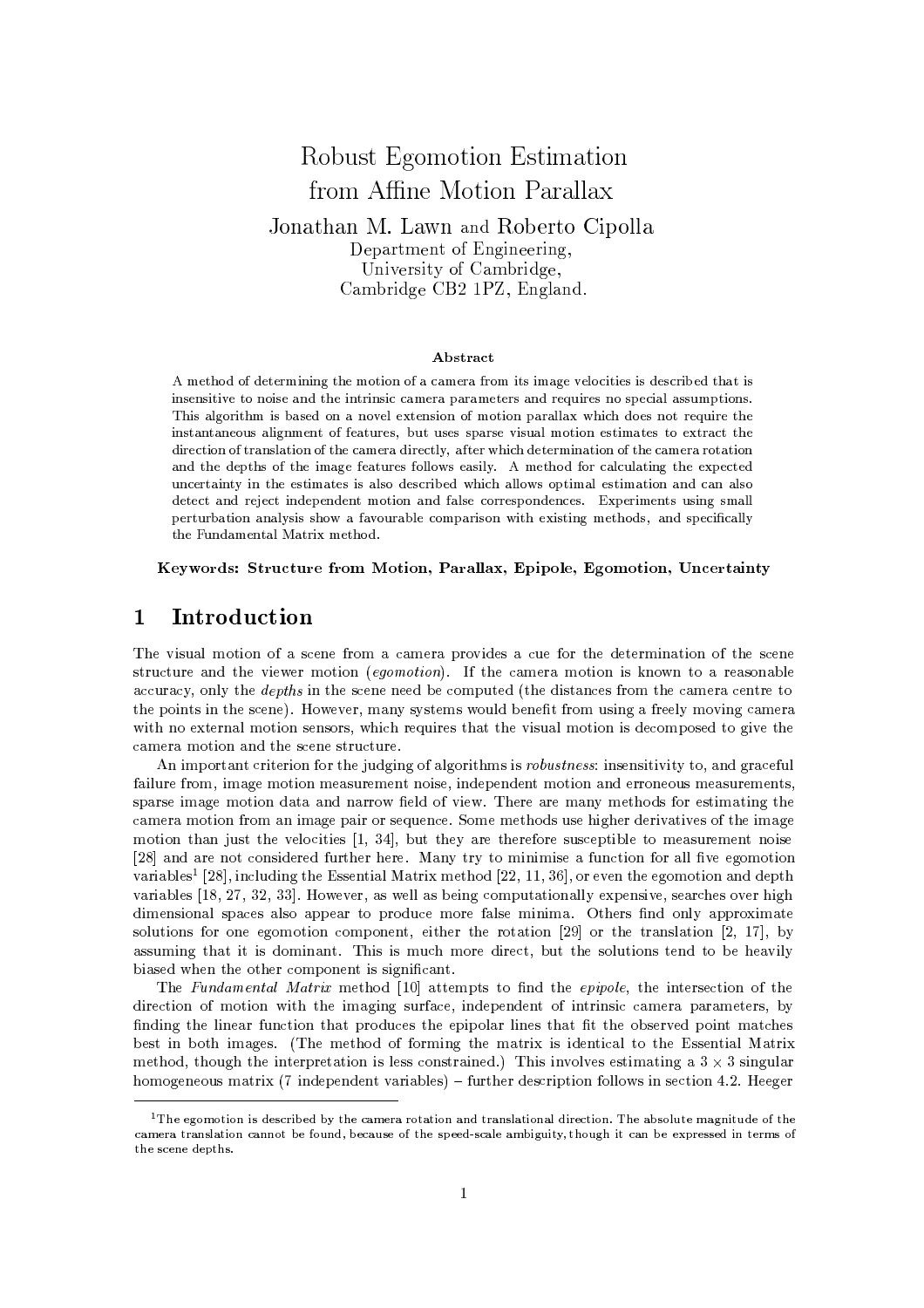and Jeepson's Subspace method [12] also attempts to find the epipole initially, by a two-dimensional search of a non-linear function.

Motion parallax methods [23, 30, 14] try to find the epipole (2 variables) independent of rotation and *intrinsic camera calibration* (knowledge of the projection plane centre, the aspect ratio and the focal length, assuming no other distortions are significant) by using the fact that the relative visual motions of points instantaneously coincident in the image can be used to cancel the rotational part of the visual motion. This pure translation component will be towards or away from the epipole and therefore the epipole can be determined from two or more of these *epipolar line* constraints. Once the epipole is known, the camera rotation can be found from the component of the visual motion orthogonal to the epipole. Unfortunately motion parallax has many practical shortcomings, particularly the need for dense velocity field measurements at sudden depth changes  $[14, 30]$ .

This paper describes a method that will provide the parallax constraints, independent of the camera rotation and point depths, without the need for the instantaneous alignment of features or dense image velocity measurements (section 2). A method of calculating the uncertainty of the constraints and of optimally combining them is also presented (section 3). An empirical comparison is then made with other significant methods (section 4).

#### **Theoretical Framework**  $\overline{2}$

This algorithm measures motion parallax without requiring the instantaneous alignment of features by using affine (linear) approximations to projection. Below is given an introduction to the notation, a description of motion parallax and affine image motion, and then the algorithm that combines them. It is then shown how this can be used to find the epipole, independent of the intrinsic camera parameters and from only sparse image velocity measurements, and then infer the complete egomotion.

#### Image motion 2.1

Stationary feature points in space are given in the camera coordinate system by vectors X measured from the camera (projection) centre. However only the directions of these vectors can be measured by a camera from a single position, and so the image positions of the points are represented here by the vectors,  $Q$ , the intersections of  $X$  with the unit sphere. An alternative is to use a projection plane, which is less elegant because it involves the introduction of an extra variable, the plane normal, in later equations. However all techniques used here are equally applicable to image hemispheres or planes, and to the motion being represented by discrete displacements or velocities.

$$
\mathbf{Q} = \frac{\mathbf{X}}{|\mathbf{X}|} \tag{1}
$$

As the camera moves with translational velocity **U** and angular velocity  $\Omega$  (also in camera coordinates), the relative positions of the points in space change

$$
\mathbf{X} = -\mathbf{\Omega} \times \mathbf{X} - \mathbf{U} \tag{2}
$$

( $\times$  is the symbol for the vector product), and this induces image motion. Differentiation of (1) and substitution into  $(2)$  gives [5, 26]

$$
\mathbf{Q} = -\mathbf{\Omega} \times \mathbf{Q} - (\mathbf{Q} \times \frac{1}{r}\mathbf{U}) \times \mathbf{Q}
$$
 (3)

where Q is the image motion, and  $r = |X|$ , the feature depth. This clearly shows that the visual motion is made up of two components, one depending on the translational velocity of the camera and the scene structure (depths), and one depending on the rotational velocity and only the image positions [3]. It is this separation of image velocity measurements into components that is difficult, although numerous methods have been proposed.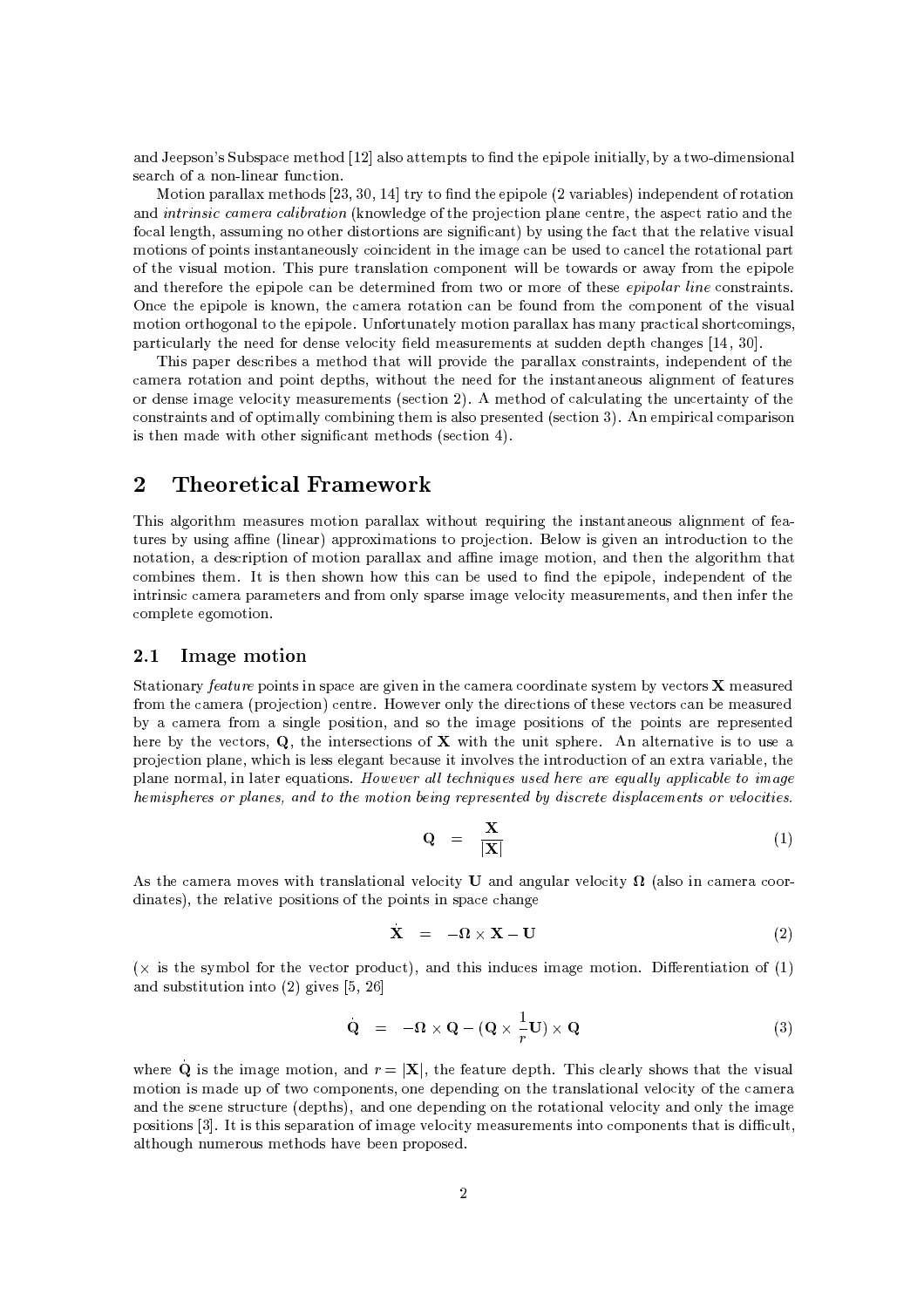

Figure 1: Motion Parallax

If two points in space, the circle and the cross, are coincident in one image, this means that the camera position is collinear with them in space. Therefore if all three are viewed from a second camera position, they will appear collinear, and even if the image of the first camera position (which gives the direction of travel of the camera, the epipole) is not known, it is constrained to lie on the epipolar line given by the images of the two points.

#### $2.2$ **Motion Parallax**

If two points in space,  $X_a$  and  $X_b$ , project to the same point on the imaging sphere momentarily (ie.  $\mathbf{Q}_a = \mathbf{Q}_b = \mathbf{Q}$ ), then their image velocities will have identical rotational components (from 3). and the difference of their image velocities,  $\Delta_{\mathbf{Q}}$ , will depend only on the translational velocity of the projection centre and on their image position and depths. This is called motion parallax  $[13, 23]$  (see Figure 1).

$$
\Delta_{\mathbf{Q}} \equiv (\mathbf{Q}_a - \mathbf{Q}_b) \text{ where } \mathbf{Q}_a = \mathbf{Q}_b = \mathbf{Q} \tag{4}
$$

$$
= (\mathbf{Q} \times \mathbf{U}) \times \mathbf{Q} \left( \frac{1}{r_b} - \frac{1}{r_a} \right) \tag{5}
$$

The epipole,  $Q_e$  is defined by the direction of the camera velocity vector U: it follows that  $Q_e$  and U are parallel. Substituting this into Equation 5 gives:

$$
(\Delta_{\mathbf{Q}} \times \mathbf{Q}) \cdot \mathbf{Q}_e = \mathbf{n}_{\mathbf{Q}} \cdot \mathbf{Q}_e = 0 \tag{6}
$$

This implies that the epipole is constrained by each measurement of  $\Delta_{\mathbf{Q}}$  to lie on an epipolar plane in space<sup>2</sup> passing through the projection centre and having normal  $\mathbf{n_Q} = \Delta_Q \times Q$ . Therefore two motion parallax measurements in different parts of the visual field can determine the epipole. Unfortunately implementation requires sudden depth changes and the measurement of the visual motion of instantaneously aligned image points. The solution will be incorrect or ill-conditioned  $if:$ 

- the points used to calculate the parallax are not close to coincident,
- there is no significant depth change between the points, giving only a small velocity difference, or

<sup>&</sup>lt;sup>2</sup> which produces a great circle of the unit projection sphere or an *epipolar line* on the projection plane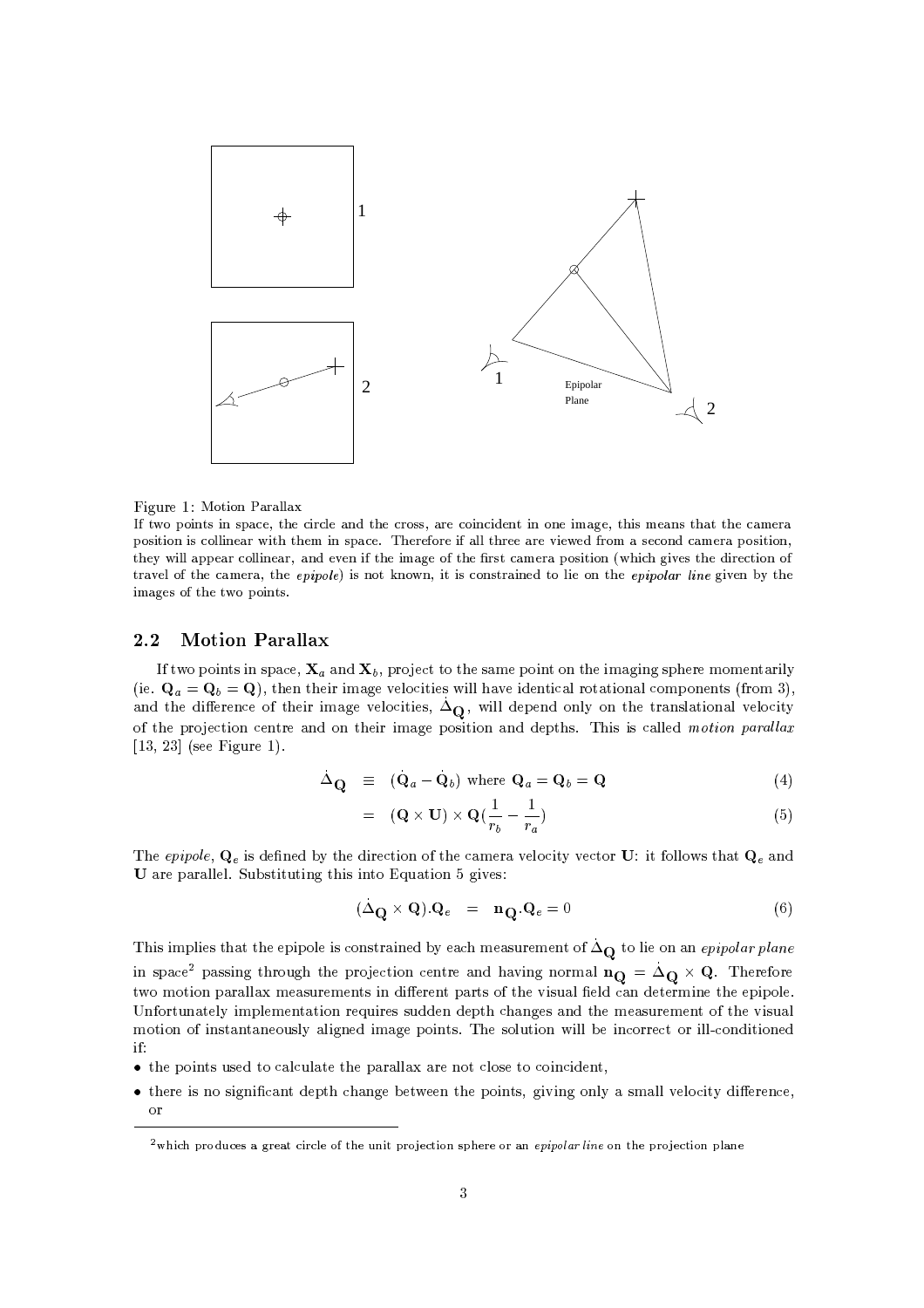$\bullet$  the field of view is too small to allow good triangulation on the epipole.

How can we compute motion parallax when the features are not aligned? We propose a solution that exploits the linear motion of features in a small neighbourhood.

#### 2.3 **Affine Image Motion**



Figure 2: Affine Image Motion

If the image of a rigid plane in space is deforming linearly, then that deformation can be determined from the motions of three basis points in that plane (the squares). The image motion of any forth point in the plane (the circle) due to this deformation (shear, rotation and expansion) can be predicted from the motion of the three basis points.

Weak perspective [31] makes the assumption that there is a linear transformation between the positions of the points in 3D and their projections. From small perturbation analysis of (3), it can be seen that the image velocity is in general a non-linear function of both the image position,  $Q$ , and the scene depth,  $r$ , and therefore, for the visual motion to vary linearly (*affinely*), the visual region considered must be small and contain small depth changes.

Under these conditions, a point in a certain plane in space will have an image velocity that is a linear function of its image position only. This *affine transformation* can be determined from. for instance, the visual motion of a minimum of three points in the plane (see Figure 2), or the deformation of a closed curve in the plane [4].

#### **Affine Motion Parallax**  $2.4$

Conventional motion parallax uses two points instantaneously aligned, but affine motion paral $lax$  [6, 19] uses four nearby points, not necessarily on the same object or surface (see Figure 3). The motion parallax comes from one real *parallax* point, and one *virtual* point, taken to be momentarily aligned with the parallax point in the image, but at a different depth. The movement of this virtual point is calculated by assuming it is on a plane defined by a basis of three other nearby points. We have computed motion parallax even though the features were not aligned by using the weak *perspective approximation.* Weak perspective is valid as long as the region it is applied to is small in comparison with the distance from the camera [6].<sup>3</sup> The algorithm allows much sparser features to be used than conventional motion parallax methods, and it is valid equally for discrete displacements or velocities. This implementation assumes that plenty of useful parallax measurements will be produced. However once depth estimates for the points are available (by using information from previous frames), then bases can be chosen that not only span the image well, but also do

<sup>&</sup>lt;sup>3</sup>There is a less intuitive but stronger homogeneous formulation presented in Appendix B, which shows that, in this case, a sufficient condition is that the region is small in the image.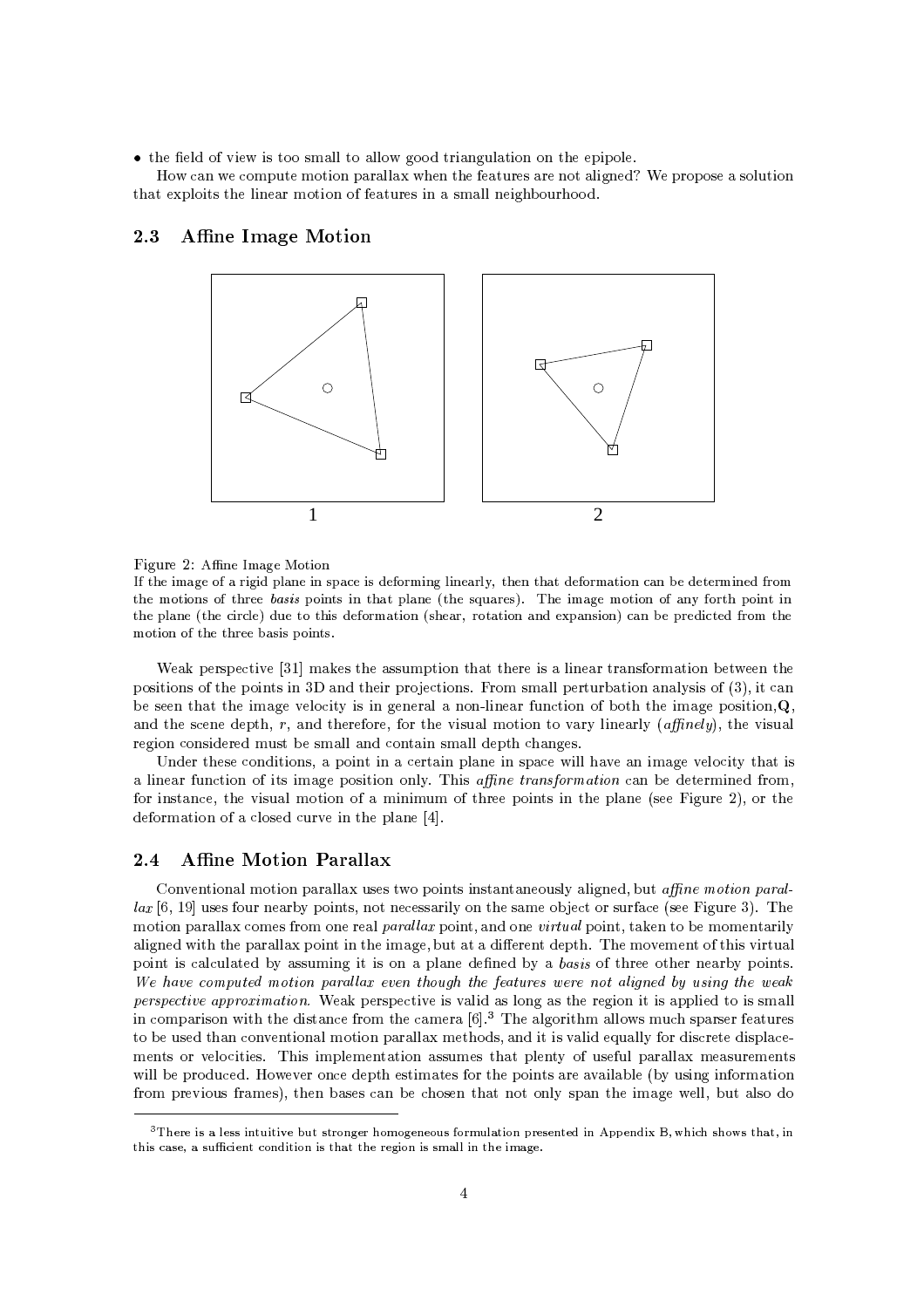

c/BD>
; mK\>RjC:@INCK PH PWWNPMg8;\_WNLMCHGIT@B\< 0"<L)84Y

In view one, there are four real feature points, the *parallax* point (the cross), and the three *basis* points (the squares). The circle is an imaginary virtual point that is defined to be coincident in the image with the parallax point, but on the plane in space defined by the basis points. In view two, the motion of the parallax point is observed, and that of the virtual point is deduced from the basis points, assuming @BD>^4WNPKD>@B\PM@R@BD>AruE4>4K\>
INURE4>FnCH <JIZK\LP ?K\>W0r~IZKz@B\>IT<?P:L:>:b-e>
BDPV:>@B\>H >#FnCH >
H >AQACVM>H >AEÈ>AgPMQA@R<mC:@INCK where the compact of the compact of the compact of the compact of the compact of the compact of the compact of

- 2-\* "%b<sup>2</sup> 55 "<6-\$ 2 L->5A AHS"<L ([\-\$4"<5 4@S"%Z+
\_Z!"%"%,\$\&%&'w\$-"%\*5 $\frac{1}{2}$  .  $\frac{1}{2}$  .  $\frac{1}{2}$  .  $\frac{1}{2}$  .  $\frac{1}{2}$  .  $\frac{1}{2}$  .  $\frac{1}{2}$ 

## 2.5 Epipole Determination

?K\$4"<\$&%=\*\<sup>2</sup> "<8H!> \*45 @ H!\$ \* <sup>2</sup> =>\$"%\$&%= &%+S-85 H7&%& L-&%& \$ 5\$ <sup>2</sup> "%6-f <sup>2</sup> 5 5) > &%+G"% =4-"%5+ \I H75 \_\*5 H A -L) GG"<LL-"%5 WK (+ EV4Q5 J ,56--,\* #ZJw#H!G&% <sup>2</sup> & H!/5) H!\*5I:9fHS-"%-S\$ & & <sup>2</sup> S HS"<G \$"%\$-&%S)w )S\$\&%&' "<5w" 2)4&<w H!/5) -^M@5"%L SJ/\_ \$5 \$ <sup>2</sup> "<6-85 5)HS\$"% L&%-- ل المال التالي الملك المال التالي التالي التالي التالي التالي التالي التالي التالي التالي التالي التالي التالي @J6-J/\_!\$5 \$ <sup>2</sup> "<6-T5 5)HS\$"%-45 <sup>2</sup> 7=)58"%w()Hb:9;5H7&%&L"<5:9Jw"% 6\*"%T

GGJG\$ -\$-5 = H! \*S #\*45# G)45G:9;S4@HS- "<S\$\&%&'b b ()Hb#9f5H7&%& "%L- \*-) \*\*5A"%!9N)&%&\$5 \$ <sup>2</sup> "%6-"%H7L-,5 A 4I &'"%6-6-&% <sup>2</sup> "%"%5 <sup>2</sup> O)5>O 4 H!"% $\mathbf{A} = \mathbf{A} + \mathbf{A} + \mathbf{A} + \mathbf{A} + \mathbf{A} + \mathbf{A} + \mathbf{A} + \mathbf{A} + \mathbf{A} + \mathbf{A} + \mathbf{A} + \mathbf{A} + \mathbf{A} + \mathbf{A} + \mathbf{A} + \mathbf{A} + \mathbf{A} + \mathbf{A} + \mathbf{A} + \mathbf{A} + \mathbf{A} + \mathbf{A} + \mathbf{A} + \mathbf{A} + \mathbf{A} + \mathbf{A} + \mathbf{A} + \mathbf{A} + \mathbf{A} + \mathbf{A} + \mathbf$  $\mathbf{1}$  . The same is the same of the same of the same of the same of the same of the same of the same of the same of the same of the same of the same of the same of the same of the same of the same of the same of the sa  $\mathbf{1}$  , and the set of the set of the set of the set of the set of the set of the set of the set of the set of the set of the set of the set of the set of the set of the set of the set of the set of the set of the set "%H7L"%LO5\$ > -7 " 2 7 \$"%\$-&% HO)5 I&%"<u4,)45"%LO-4&<+!5\$5 6\*"%5)& HS-"%S>5"%H8>5/
PJ $\mathbf{1}$  ,  $\mathbf{1}$  ,  $\mathbf{1}$  ,  $\mathbf{1}$  ,  $\mathbf{1}$  ,  $\mathbf{1}$  ,  $\mathbf{1}$  ,  $\mathbf{1}$  ,  $\mathbf{1}$  ,  $\mathbf{1}$  ,  $\mathbf{1}$  ,  $\mathbf{1}$  ,  $\mathbf{1}$  ,  $\mathbf{1}$  ,  $\mathbf{1}$  ,  $\mathbf{1}$  ,  $\mathbf{1}$  ,  $\mathbf{1}$  ,  $\mathbf{1}$  ,  $\mathbf{1}$  , '5 20"%L-) 0D

# 3 Uncertainty and Errors

0S/&Z,"<5 + \$"%\$-&% 25 "<\*5S"%&%&=4-S"%( 5 <sup>2</sup> <sup>1</sup> HS \* "%5S> S"%&%&-\$ "%H7&%&%+ "%( L-\ # 2-45\"%( 5;Oo[\ <sup>2</sup> f 4#)&%"% 5f)I "%\$4\*KHS- "< O"%2- <sup>2</sup> decreased by the set of the set of the set of the set of the set of the set of the set of the set of the set of

## 3.1 Estimating Uncertainty

https://www.article.com/distributed/international/communications/distributed/international/communications/communications/communications/communications/communications/communications/communications/communications/communicati )<sup>2</sup> > "%(Z+, " 2  "% )^ <sup>2</sup> 5@ 5@:9# <sup>2</sup> &2)&'"% 4-)4L- ! TH!"%-\$\&%&' 6- <sup>2</sup> -5 O\$"%\$-&%O5 "%H7 -7P O)<sup>2</sup> > "%(Z+- /<sup>2</sup> \$ &%& 25 "%\*="%&%&;>\$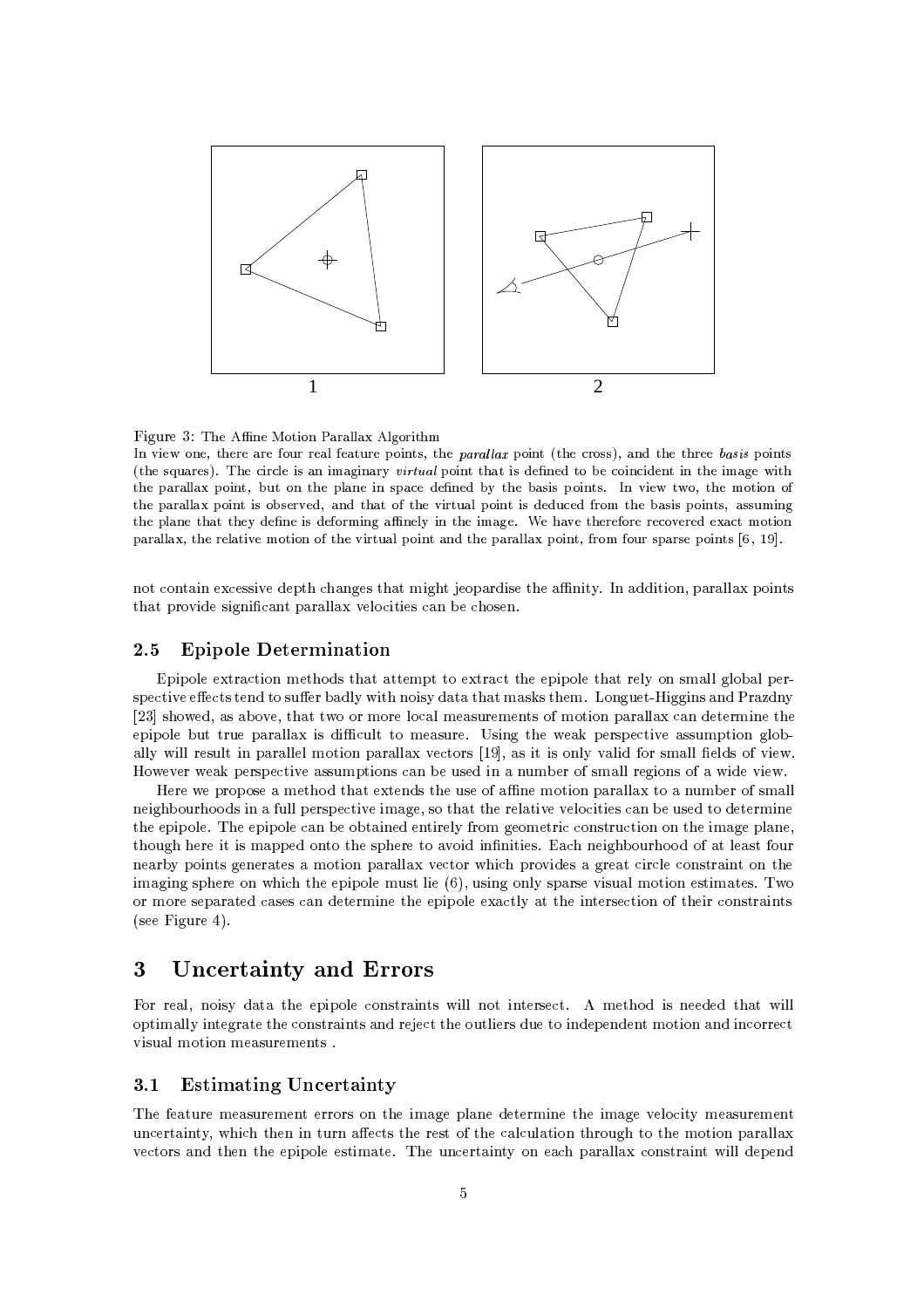

### Figure 4: Finding the Epipole

Illustrations of the epipole being given by the intersection of three cases of (affine) motion parallax, on the image plane and the image hemisphere. In reality, errors will mean that the (affine) motion parallax constraints do not quite intersect (see Section 3).

not only on the image point location noise, but also on the magnitude of the motion parallax and the geometry of the affine basis (collinear basis points will not define the affine deformation well). If all the image positions are represented as normalized 3D vectors to the projection sphere, then all the calculations can be expressed in standard vector arithmetic. Assuming that the uncertainty on each vector (and scalar) in the calculations is small, additive and independent, then it can be represented by a covariance matrix  $[15, 20]$ , calculated at the same time as the estimated value. The significance of the motion parallax vectors can now be defined in terms of their uncertainty estimates. For instance, if any point is found to have no significant affine motion parallax, it may well be in the plane of the three points providing its virtual pair, and a new basis can be chosen if necessary.

The arithmetic calculations assume the independence of all estimates, and this is generally true if some care is taken. However where estimates or constraints coming from shared original measurements are combined, independence is lost. Here, the weights calculated for the constraints assume their independence, and therefore in reality will be only approximately optimal. Also the scale of the uncertainty may be wrong, but this can be compensated for by looking at the degree of overuse of the measurements, though often many constraints are rejected as excessively noisy so the independence assumption is a good approximation.

#### $3.2$ **Optimal Constraint Combination**

A number of different methods for combining constraint planes of differing uncertainties to find the epipole (ie. for finding a common normal for the constraint plane normals) have been proposed. Some (eg. Hildreth [14]) have used Hough space methods, and have found the maximum of a discrete histogram of the constraints on the sphere, with each 'bin' scoring for each constraint plane that approximately intersects it, but achieving high accuracy and producing an uncertainty estimate would require a very dense array of bins and therefore excessive computation<sup>4</sup>. Other methods have been investigated here.

1. Closed Form Solution One method uses the weighted average of the normalised vector products of every possible pair of constraint plane normals,  $\mathbf{n}_i \times \mathbf{n}_j$ .<sup>5</sup> If the trace of the co-

<sup>&</sup>lt;sup>4</sup>Considerable effort has been expended attempting to improve the properties and speed of Hough Space Techniques [21].

 $5$ This estimate has also been made in other work in the context of finding vanishing points [25].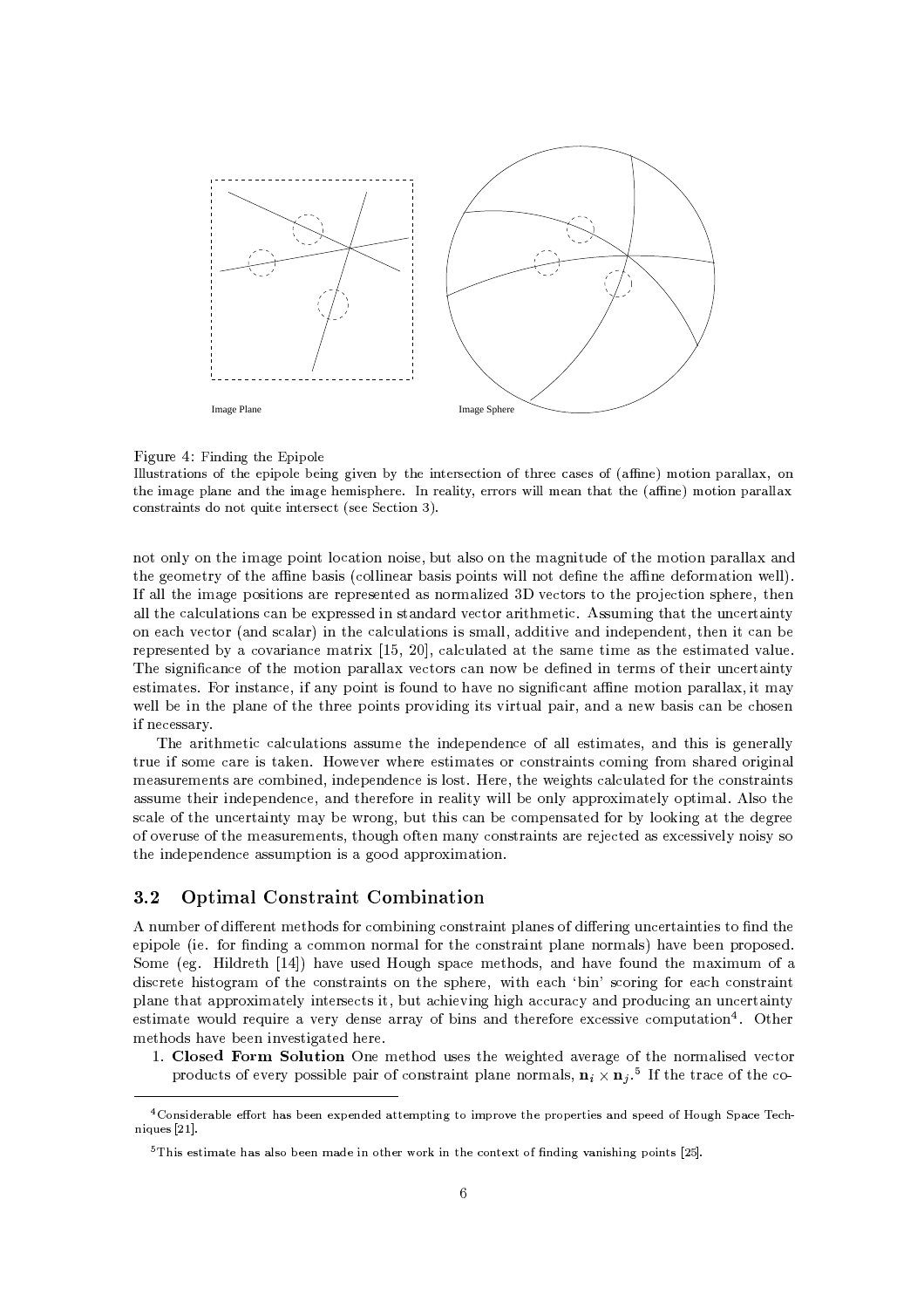6 "'<sup>2</sup> #H8 "0T:9 4J\$4"<\$&%J5 "%H7?'"%- 4J5 )H :9 #"%L->(6&%)5, "%5 2 4-5>O5K #5<sup>2</sup> &' H!/5) #:9 )<sup>2</sup> > "%(Z+T=#HS"<4"<HS"%5, w #5<sup>2</sup> & K)<sup>2</sup> > "%(Z+T9 #\$"%\$-&%#5 "%H7 #"<5 $\pm$  3  $\pm$  3  $\pm$  3  $\pm$  3  $\pm$  3  $\pm$  3  $\pm$  3  $\pm$  3  $\pm$  3  $\pm$  3  $\pm$  3  $\pm$  3  $\pm$  3  $\pm$  3  $\pm$ :9; "%55<sup>2</sup> & I)4<sup>2</sup> "%\*N+!"%5"%5-\$ "<H8&J>"<L (J9o-/<sup>2</sup> <sup>2</sup> -H!\$\*.q5 1\$\$4"0 1

2. Iterative Solution A better solution is the estimate e of the epipole  $Q_1$  that gives the least cum of the cauare scalar products between itself and the constraint plane unit normals  $\bf{n}$  $[15, 7]$  without  $\pi$ ,  $T_{\alpha} = 1$ . This is conjugiont to finding the cigary stan associated with the normals,  $\mathbf{n}_i \cdot \mathbf{n}_i^T$  , 5H8&%&%5f"%L->(6&<)4#9 H7 "T , ,:9oHbw\*+ 4#5 )H :9 I-) f\$\*4)<sup>2</sup> 5f9 <sup>2</sup> -5 "%(

$$
\min \sum_{i} w_i(\mathbf{e}.\mathbf{n}_i)^2 = \min \mathbf{e}^T \left( \sum_{i} w_i \mathbf{n}_i . \mathbf{n}_i^T \right) \mathbf{e} = \min \mathbf{e}^T N \mathbf{e}
$$
 (7)

 $\blacksquare$  To metric the uncertainty of the estimate by metablism the sum on a swiggi  $\mathbf{S} = \mathbf{S} + \mathbf{S} + \mathbf{S} + \mathbf{S} + \mathbf{S} + \mathbf{S} + \mathbf{S} + \mathbf{S} + \mathbf{S} + \mathbf{S} + \mathbf{S} + \mathbf{S} + \mathbf{S} + \mathbf{S} + \mathbf{S} + \mathbf{S} + \mathbf{S} + \mathbf{S} + \mathbf{S} + \mathbf{S} + \mathbf{S} + \mathbf{S} + \mathbf{S} + \mathbf{S} + \mathbf{S} + \mathbf{S} + \mathbf{S} + \mathbf{S} + \mathbf{S} + \mathbf{S} + \mathbf$ 5"%L-4"Z<sup>2</sup> \* 2H!\$(Q:9 ;)4<sup>2</sup> "%\*N+Èq\$\&%&%& J\$"%\$-&%M> 1L("% 4;J"%L ("%L 5 )&%  $\mathbf{1}$  ,  $\mathbf{1}$  ,  $\mathbf{1}$  ,  $\mathbf{1}$  ,  $\mathbf{1}$  ,  $\mathbf{1}$  ,  $\mathbf{1}$  ,  $\mathbf{1}$  ,  $\mathbf{1}$  ,  $\mathbf{1}$  ,  $\mathbf{1}$  ,  $\mathbf{1}$  ,  $\mathbf{1}$  ,  $\mathbf{1}$  ,  $\mathbf{1}$  ,  $\mathbf{1}$  ,  $\mathbf{1}$  ,  $\mathbf{1}$  ,  $\mathbf{1}$  ,  $\mathbf{1}$  , :9o 7 4"<L &%+7"%5 - -\$" <sup>2</sup> ,H8\*+!"< "%-45 9o>7 <sup>2</sup> 55\+(

1 \<sup>2</sup> "<6- 9o)4D:9 "%59o- H :9\$"%\$-&%D5 "%H7"%-^"%5 D#"%L- ( ^-) \$ \*)<sup>2</sup> the state of the state of the state of the state of the state of the state of the state of the state of the state of the state of the state of the state of the state of the state of the state of the state of the state of t

$$
C = \sum_{i} C_i = \sum_{i} \frac{1}{\sigma_i^2} \mathbf{n}_i \, \mathbf{n}_i^T
$$
\n(8)

 $\mathbf{a}_i^2 = \mathbf{e}^T V[\mathbf{n}_i] \mathbf{e}$  is the variance of the constraint normal in the (estimated) di  $\mathcal{L}$  . The set of the set of the set of the set of the set of the set of the set of  $\mathcal{L}$  "%5J @6-"'<sup>2</sup> @9K 25 "<\*J4-H8& "%S O'5 "%H7[;"% <sup>2</sup> "%-S:9 $\mathbf{A}^{\text{H}}$  , and  $\mathbf{A}^{\text{H}}$  ,  $\mathbf{A}^{\text{H}}$  ,  $\mathbf{A}^{\text{H}}$  ,  $\mathbf{A}^{\text{H}}$  ,  $\mathbf{A}^{\text{H}}$  ,  $\mathbf{A}^{\text{H}}$  ,  $\mathbf{A}^{\text{H}}$  ,  $\mathbf{A}^{\text{H}}$  ,  $\mathbf{A}^{\text{H}}$  ,  $\mathbf{A}^{\text{H}}$  ,  $\mathbf{A}^{\text{H}}$  ,  $\mathbf{A}^{\text{H}}$ - 2 - 2011 - 2011 - 2012 - 2014 - 2014 - 2014 - 2014 - 2014 - 2014 - 2014 - 2014 - 2014 - 2014 - 201 y <sup>m</sup> <sup>y</sup> y <sup>y</sup> <sup>y</sup> <sup>y</sup> <sup>y</sup> <sup>y</sup>

4 U#" 5#"%S 4G\$"%\$-&%G5 "%H7G :45# 4 <sup>2</sup> \* :9f 4
&%S9f6("% 5 SmcKkopey¸ <sup>º</sup> a}odQgkoam 4->(+b()Hb@:9J 5/2 5@)5 "<4LSb6 "<>N+7:9#H! \*5 F=4"<"%&%"%"%5G=L->&\$#. The state of the state of the state of the state of the state of the state of the state of the state of the s - 9o-I -Z&%"%/ 0)H!>(\& H7 "TO9o- HO)&'"<-5,>5I"%H!\$&%HS( 85 2H!\$"%5  $\blacksquare$  requires the set of  $\blacksquare$ 

8 \*5I)5"%LO 4 2HO"%"%-7:9AH!- "%-S\$ &%& 2-5 \"%( 5# 6- &%5Ob9N-)7O 6-T"%(T4" 52%-0,T " %-:M4 55 T "%5 <sup>2</sup> TJ2>2-)\* 9N-Q5Q5\ "<5 " <sup>2</sup> & "'5"%7 4 5 "%H7-

$$
N = \sum_{i} w_i \mathbf{n}_i \cdot \mathbf{n}_i^T
$$
 (9)

$$
E[\Delta N] = E\left[\sum_{i} w_i \left(\Delta \mathbf{n}_i \cdot \mathbf{n}_i^T + \mathbf{n}_i \cdot \Delta \mathbf{n}_i^T + \Delta \mathbf{n}_i \cdot \Delta \mathbf{n}_i^T\right)\right]
$$
(10)

$$
= \sum_{i} w_i V[\mathbf{n}_i] \neq 0 \tag{11}
$$

where  $F[\lambda n] = 0$ . He proposes the use of another unbiased estimator. N (repertualization)

$$
\hat{N} = \sum_{i} w_i \left( \mathbf{n}_i \cdot \mathbf{n}_i^T - V[\mathbf{n}_i] \right) \tag{12}
$$

$$
E[\Delta \hat{N}] = 0 \tag{13}
$$

r and the sound and and the sound of the sound of the sound of the sound of the sound of the sound of the sound of the sound of the sound of the sound of the sound of the sound of the sound of the sound of the sound of the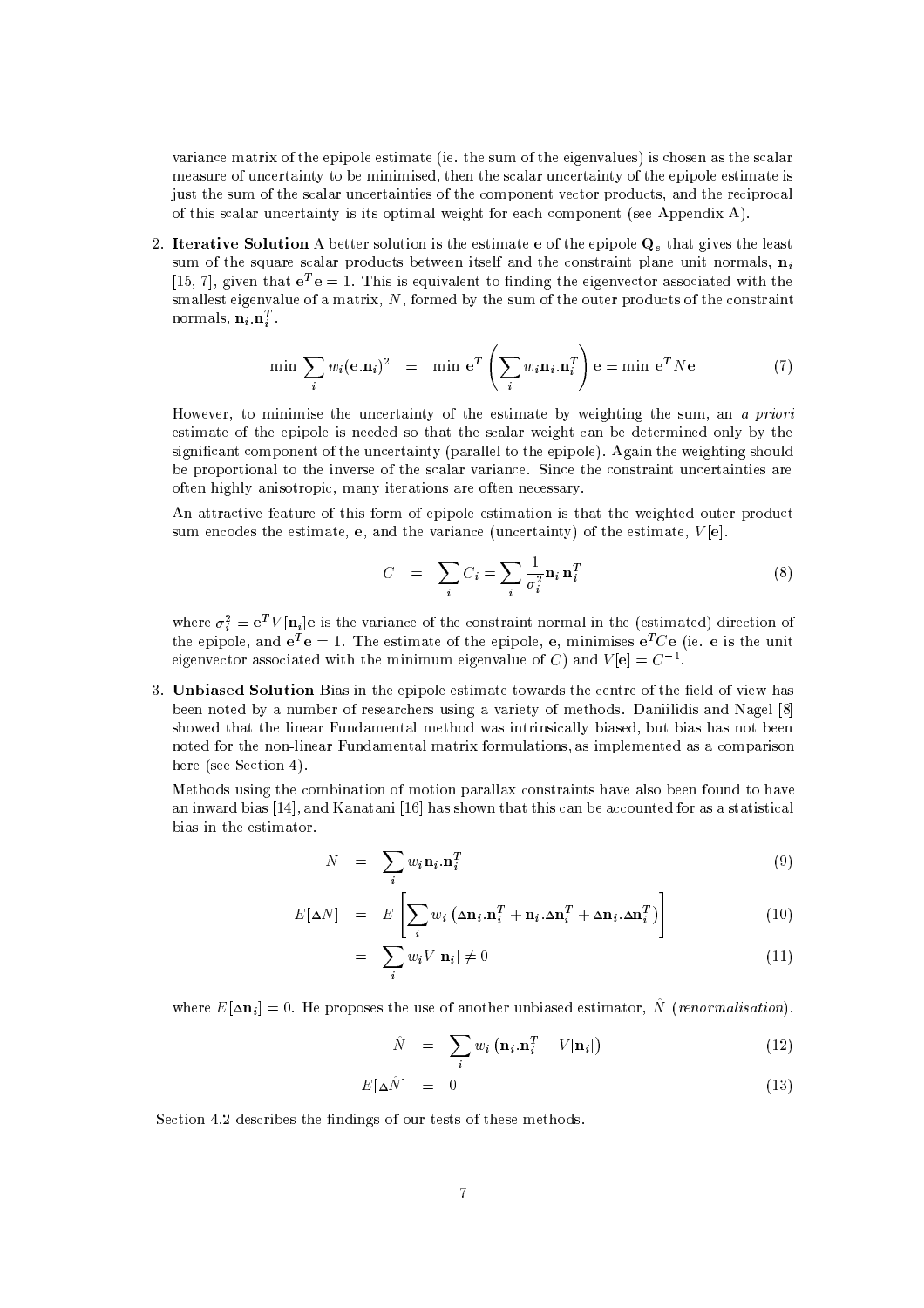#### $3.3$ **Robust Rejection**

Independent motion is when a point in the scene is not stationary in 3D space, and therefore has an image motion that is not due entirely to its position in space and the camera motion. Incorrect visual motion measurements (caused by bad matching or tracking of features, or by independently moving objects or spurious features) can be removed at the constraint fusion stage. One method is to build up the estimate by starting from the best estimate available from two constraints and combining only those constraints that *agree*. This agreement can be stated in terms of the likelihood known from the uncertainties calculated for each constraint using a  $\mathcal{X}^2$  test and the Mahalanobis distance. If too few constraints agree then a new initial estimate is needed.

A different method is currently used, which disassembles the estimate using take-one-out cross*validation* [35]. The initial estimate is formed using all constraints, and then each constraint is removed in turn and is checked against an estimate formed by the others. The constraint that agrees least is removed and the process repeated, until all constraints agree sufficiently.

All those features that were not part of any included (affine motion parallax) constraint can be rejected as corrupted and, if necessary, the calculation can be repeated to improve its accuracy (by producing more constraints that are acceptable) or the label can be passed on to improve the calculation accuracy in future frames. Other ways of recognizing a bad feature include checking that its calculated depth is positive and changing smoothly.

#### **Egomotion and Feature Depths**  $3.4$

So far all calculations have been independent of the intrinsic camera parameters (despite the representation of the image on a unit sphere [25]). To find the camera rotation and the feature depths these values should be known. There will be inconsistencies if incorrect intrinsic parameters are used (and visual calibration methods exist) but they are likely to be small compared to the noise. However, even if the intrinsic camera parameters are not known, the scene structure can still be extracted to within a 3D projective transformation once the epipole is found [9].

Assuming we have knowledge of the intrinsic parameters, the camera rotation can be found by a least-squares estimate from the component of visual motion perpendicular to the direction of camera translation [12]. This requires a minimum of three points. From Equation (3),

Define 
$$
\mathbf{m} = \mathbf{Q}_e \times \mathbf{Q}
$$
 (14)

$$
\mathbf{m}^T \mathbf{Q} = -\mathbf{m}^T (\mathbf{\Omega} \times \mathbf{Q}) \tag{15}
$$

$$
= (\mathbf{m} \times \mathbf{Q})^T \Omega \tag{16}
$$

Then the scene depths can be determined from the component of visual motion towards the epipole not accounted for by the camera rotation.

The scene structure can be stored from frame to frame to help track features in the image. choose affine regions, detect independent motion and estimate the depths accurately. Egomotion can also be predicted, though rotation in particular is likely to have a very high noise component. Depth estimates, as well as being fed back to improve the affine basis selection procedure, could also be used to verify the intrinsic calibration by comparison with the rotation and depth calculations.

#### **Experimental Comparisons**  $\overline{4}$

In this section, we test the algorithm described above and compare it with an existing technique, the Fundamental Matrix method. These experiments are to test attempts at interpreting visual motion, and therefore we shall assume that a number of 'corner' features can be tracked between frames.

#### Conditions  $4.1$

The features used are hand-picked corners with significant amounts of noise (including integer quantization) taken from low resolution video sequences from a hand-held camera  $(600 \times 500)$  pixels).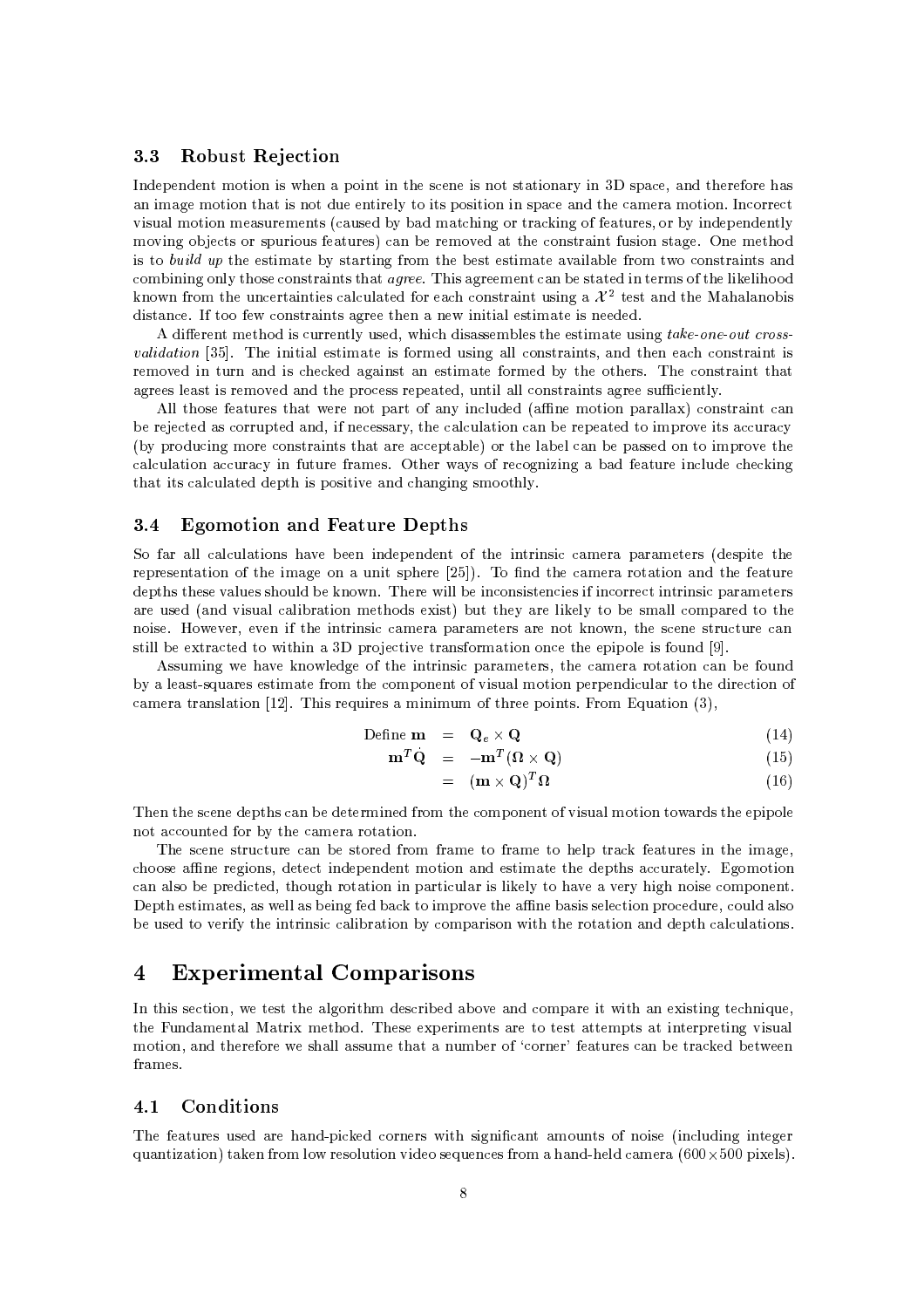P 5 #5 x-)4\*f5<sup>2</sup> >5f"% 2-45"%5 ( <sup>2</sup> H!\ \5 & "%-O"% <sup>2</sup> "%w4)f "%L- O -H <sup>2</sup> H!> "%- @b <sup>2</sup> &% "%\$>\*&%+!H!6\*"%LO\$"<\*5@ "%<sup>2</sup> &%)4

## 4.2 Implementations

### tDvxmKy^z{ag/koamn|@psp}l}op~ z{y\*gKa ¸

?A2 7 <sup>2</sup> > 2- I"%5I\\_-5I 4 \$\&%&'!\$-"%(J9o- 2-45\"%(6- <sup>2</sup> /,Q)5"%LO"% 5I /5 "%L- \*-) 55# 4 SG5 "<5#\$"<\*5
AP <sup>2</sup> & 2)&' "%-59o- HO)4& S)5 "<4Lw G"%H7LG H!"%5 \$ 86-&% <sup>2</sup> "%"%5 >I 8"%5<sup>2</sup> ="%5\$&'<sup>2</sup> H!\*5
 #-5 "%(5"% 8<sup>2</sup> 55 "%6- - 5=l[\ <sup>2</sup> >

can be found within the same iterative scheme that adjusts the weights  $\mu$ . [16] ) A second more because the variances of the constraints  $V[n]$  will be less certain that the constraint components  $\mathbf{n} \cdot \mathbf{n}^T$  Experimentally renormalisation has been shown to be detrimental to the results of our P 8 <sup>2</sup> -5 "%( 2-Hb"% "%- HS 4\*5OHS( "%- "% 5 <sup>2</sup> "%-|
EV J8"%H!\$&%HS( 5 DP <sup>2</sup> &%-5 9o- H^C HS I5 "%H!\$&%H\*f 5,4) "< 59o-)4^ G D-\$ "<HS"%5 "%-2 "% "%-45 \$4\*)<sup>2</sup> O)45"%\&%O 5)4&< 5/Y b5 "%5 " <sup>2</sup> &J>\$<sup>2</sup> O\$ :6 <sup>5</sup>"<L"l<sup>2</sup> (D &%L-"% H \$ )<sup>2</sup> >\$"%\$&%w5 "%H7w"% "%L- &%+ "%5 - -\$" <sup>2</sup> )<sup>2</sup> "<\*N+( P )4("'5 CH! \*SI5&%5w>5>
!@J6-, "%5# 5 \*)Hb#:9f"%5 6\* L-5 0"% 5&%+(,( G6"'<sup>2</sup> G:9f 2-45\"%( 5@HO)5 @T\_\*f\*)("%\"%6-&%+(,4-Q[\)5 &' "<6 ! - 
~'P >5T6 " <sup>2</sup> 5 "%H!\$- \*b\$ -&%H "<5 b )L- 85 "%H78 <sup>2</sup> -H!>5b&%55b4" 5 ,K"< 5b6"'<sup>2</sup> 8"%&<&G"%<sup>2</sup> /5 -, $\mathbf{A} = \mathbf{A} + \mathbf{A} + \mathbf{A} + \mathbf{A} + \mathbf{A} + \mathbf{A} + \mathbf{A} + \mathbf{A} + \mathbf{A} + \mathbf{A} + \mathbf{A} + \mathbf{A} + \mathbf{A} + \mathbf{A} + \mathbf{A} + \mathbf{A} + \mathbf{A} + \mathbf{A} + \mathbf{A} + \mathbf{A} + \mathbf{A} + \mathbf{A} + \mathbf{A} + \mathbf{A} + \mathbf{A} + \mathbf{A} + \mathbf{A} + \mathbf{A} + \mathbf{A} + \mathbf{A} + \mathbf$ 

### dkm, panjarangan ang panjarangan na panjarangan na panjarangan na panjarangan na panjarangan na kalendar na pa

P "%5S"<HS\$&%H!>( "%- <sup>5</sup>2 HS)4558 -Z&%"%/SH! \*lFR\*P( tEV0M " 2 {"%HS5! xH!"%"%H"5  $\mathbf{A} = \mathbf{A} \mathbf{B} \mathbf{A} + \mathbf{B} \mathbf{A} + \mathbf{B} \mathbf{A} + \mathbf{B} \mathbf{A} + \mathbf{B} \mathbf{A} + \mathbf{B} \mathbf{A} + \mathbf{B} \mathbf{A} + \mathbf{B} \mathbf{A} + \mathbf{B} \mathbf{A} + \mathbf{B} \mathbf{A} + \mathbf{B} \mathbf{A} + \mathbf{B} \mathbf{A} + \mathbf{B} \mathbf{A} + \mathbf{B} \mathbf{A} + \mathbf{B} \mathbf{A} + \mathbf{B} \mathbf{A}$  $\overline{\phantom{a}}$  ,  $\overline{\phantom{a}}$  ,  $\overline{\phantom{a}}$  ,  $\overline{\phantom{a}}$  ,  $\overline{\phantom{a}}$  ,  $\overline{\phantom{a}}$  ,  $\overline{\phantom{a}}$  ,  $\overline{\phantom{a}}$  ,  $\overline{\phantom{a}}$  ,  $\overline{\phantom{a}}$  ,  $\overline{\phantom{a}}$  ,  $\overline{\phantom{a}}$  ,  $\overline{\phantom{a}}$  ,  $\overline{\phantom{a}}$  ,  $\overline{\phantom{a}}$  ,  $\overline{\phantom{a}}$ &%+(5 "%5f"%5A)5 bT HS"%I )<sup>2</sup> > "%("%5 <sup>1</sup> L\*\*b"<4"< "'&5 "%H7:9 4 <sup>2</sup> - <sup>2</sup> 0)H!\* &  "0!"%5I \*)"%8"9A 4 "%\ "<6-=H!"%"%H!"%5\"%7"%5I 2-(6L !wL-\*\*T5&<)4"%-

## 4.3 Results – Jacques States

### kana kata as ay isang pangalang pangalang pangalang pangalang pangalang pangalang pangalang pangalang pangalang pang

P "%5A5 \*)<sup>2</sup> :9 9N HS5A5 5A 4 <sup>2</sup> 59 \5 & "%- "%!\$\$4("%H8>&<+w "% <sup>2</sup> "%b:9Q <sup>2</sup> H!> \*"%5f'I5O 4 2 \$&@L(5Aw & L8"%\ + "%-5 15O 75()42 7\$L- 55 5, ()Hbf9 9o/) 5fL-"%6\*"%L I"%H7LIH!"%-O5 "%HS5f4 <sup>2</sup> 5>5/
!0"%L) <sup>5</sup> 5; <sup>5</sup>\$ <sup>2</sup> "l<sup>2</sup> HS\$&% :9f=5 \$ 55 A9 \$"<\*5;ZJ N# 9o\HS5Jq "% !w9o- [;4 0"%L-) J 5 5A 5 \*)<sup>2</sup> 8 =\$"%\$-&%5J9o)

FG5 \$"%w 4 9<sup>2</sup> = w\$-"%\*=5 2-HS5=6- +5 \$ 5T9o -H 4w "%9N HS-,f bSwHS  $\mathbf{1} \quad \mathbf{1} \quad \mathbf{1} \quad \mathbf{1} \quad \mathbf{1} \quad \mathbf{1} \quad \mathbf{2} \quad \mathbf{3} \quad \mathbf{1} \quad \mathbf{1} \quad \mathbf{1} \quad \mathbf{1} \quad \mathbf{1} \quad \mathbf{1} \quad \mathbf{1} \quad \mathbf{1} \quad \mathbf{1} \quad \mathbf{1} \quad \mathbf{1} \quad \mathbf{1} \quad \mathbf{1} \quad \mathbf{1} \quad \mathbf{1} \quad \mathbf{1} \quad \mathbf{1} \quad \mathbf{1} \quad \mathbf{1} \quad \mathbf{$ #0"%L-) E' FG5 \$"%T T&'2\_8:9I"%( "%5" 2T2 H!> 2&%"% "%- , T 5&' "%-&K"<H8LTH!"%- 2-H \$-\*5 <sup>2</sup> & 2)&', " <sup>2</sup> D 4D& 5 <sup>5</sup> L-D:9 D 2-HS\$-5"% "<^:9 D"%H7LDH!"%-,"%(>5 <sup>2</sup> b 7\$4"<\$&%7J&%& /6-z()&%"% "%6-&%+ <sup>2</sup> - <sup>2</sup> bH7L"%)45fq57()"%S4 P 7\$ " <sup>2</sup> )<sup>2</sup> > "%(Z+5 H!5=7 L-)4& &%+:6->5 "%H7D D ) o59N-) (+5H8&%&f\$>)4"%- &%+\*5"%5,>,  $\frac{1}{2}$  ,  $\frac{1}{2}$  ,  $\frac{1}{2}$  ,  $\frac{1}{2}$  ,  $\frac{1}{2}$  ,  $\frac{1}{2}$  ,  $\frac{1}{2}$  ,  $\frac{1}{2}$  ,  $\frac{1}{2}$  ,  $\frac{1}{2}$  ,  $\frac{1}{2}$ 

ZG"<5G"%(>5 "%LS!4- &%&K T"%\$>\*&%+8H!6("%LS-[\ <sup>2</sup> 5@"% "%5@5 \*)<sup>2</sup> e'"%<sup>2</sup> &%)4"<4L 5!"% )D5&% <sup>2</sup> 9o/) 5,D!)> <sup>2</sup> \4&< P "%5D"%5D <sup>2</sup> )45! >+ S&%&IH!6\*"%L^"% "% $\qquad \qquad \bullet$  . And the state of the state of the state of the state of the state of the state of the state of the state of the state of the state of the state of the state of the state of the state of the state of the state  $\blacksquare$  . The set of the set of the set of the set of the set of the set of the set of the set of the set of the set of the set of the set of the set of the set of the set of the set of the set of the set of the set of the

 $\blacksquare$  . The distribution of the distribution of  $\blacksquare$  . The distribution of the distribution of the distribution of the distribution of the distribution of the distribution of the distribution of the distribution of the :9#9N/ )5,K5 &<L5="% "%5="%"%"'&<"%5 J>&<&Z
GJ6- "%= 2H!5 6- +)5\&%b5= T9N/ )w5 2-HS55\$5 u#0"%L-)4 .'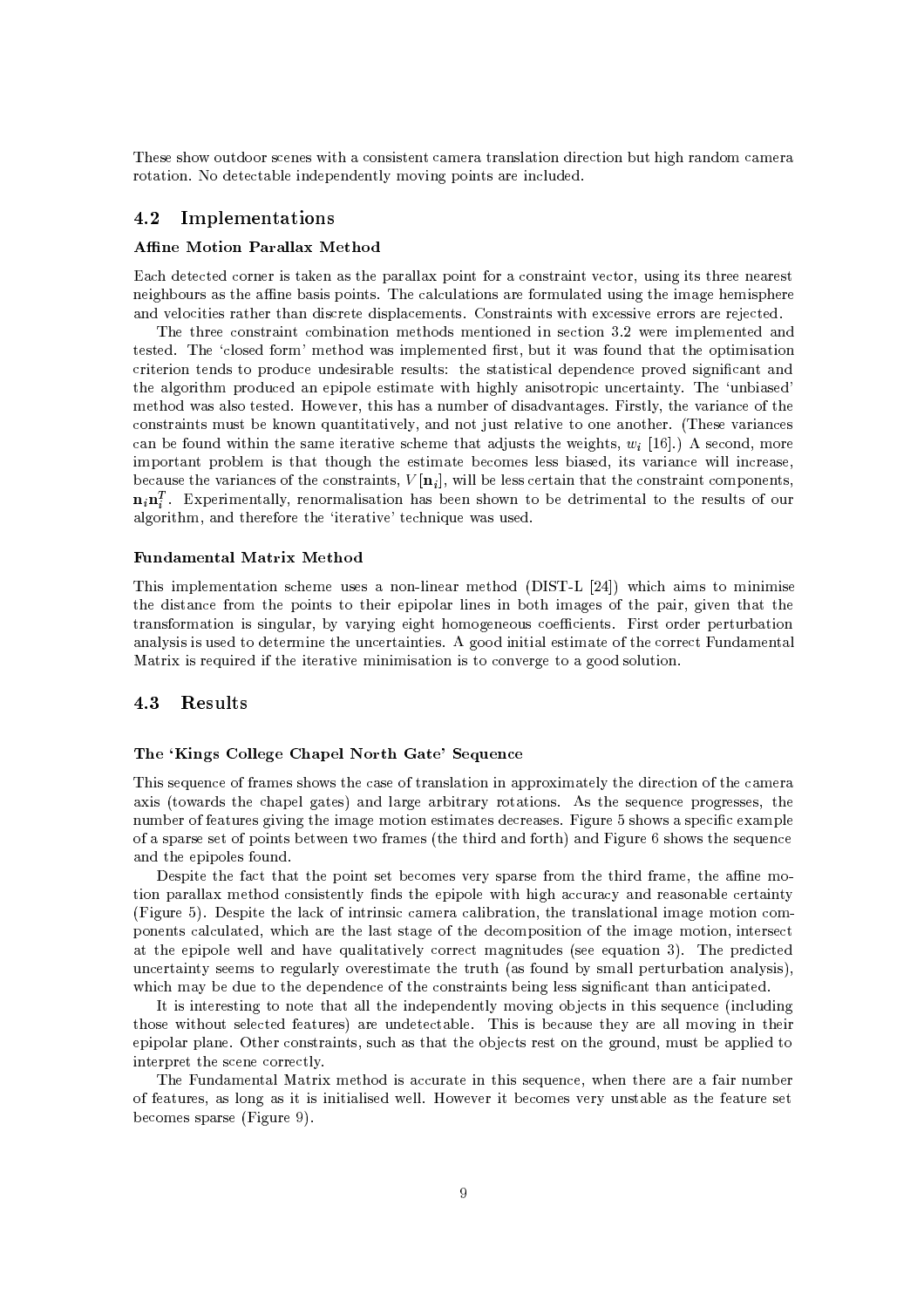

Figure 5: The approach to Kings College Chapel North Gate, frames (3-)4 using Affine Motion Parallax. Even given very few image motion measurements (a), the algorithm extracts five good constraints (b) (length indicating certainty), and makes an accurate estimate of the epipole  $(c)$ . Also shown in  $(c)$  are the 1 standard deviation uncertainty ellipses (assuming  $\sqrt{2}$  pixel standard deviation image measurement noise) plotted around the found epipole (white for the prediction, black for that found by small perturbation analysis), and the translational component of the image velocities, calculated by subtracting the rotational components found assuming approximate intrinsic camera parameters. With accurate intrinsic calibration, the translational components will all point at the epipole and have a magnitude approximately inversely proportional to their depth and proportional to their distance from the epipole (equation 3), and qualitatively this can be seen here. The ellipses are both based on small perturbations and do not attempt to model the non-linearity of large errors, but still the predicted uncertainty is rarely very accurate. This is partially because the independence assumption, though good enough to produce near optimal weightings for the epipole estimate, is not sufficiently good to produce an accurate estimate of uncertainty. These variance predictions have been expanded by a factor (the degree of overuse of each measurement) to compensate for the dependence of the variables and therefore tend to overestimate. (d) shows the projection of the axis of rotation and the rotational components which, though large, can still be modelled to a sufficient accuracy by the velocity model.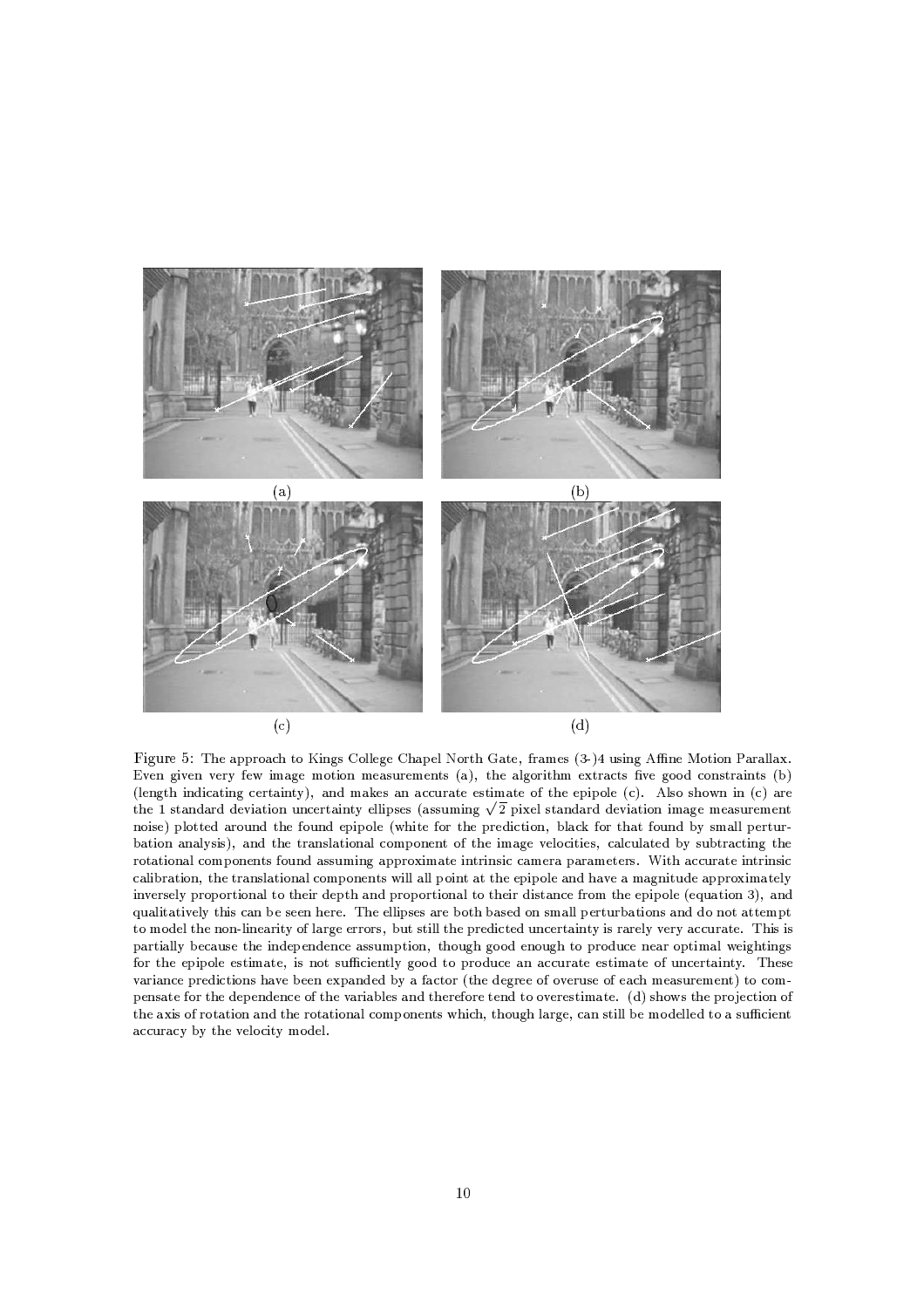

 $W_{\text{image}}$  College Chanel North Cate' (Frames 1.6) The full sequence of points showing the  $\mathcal{A}$  and a contract and a contract and a contract and a contract and a contract and a contract and a contract and a contract and a contract of the contract of the contract of the contract of the contract of the contrac  $\blacksquare$  .  $\blacksquare$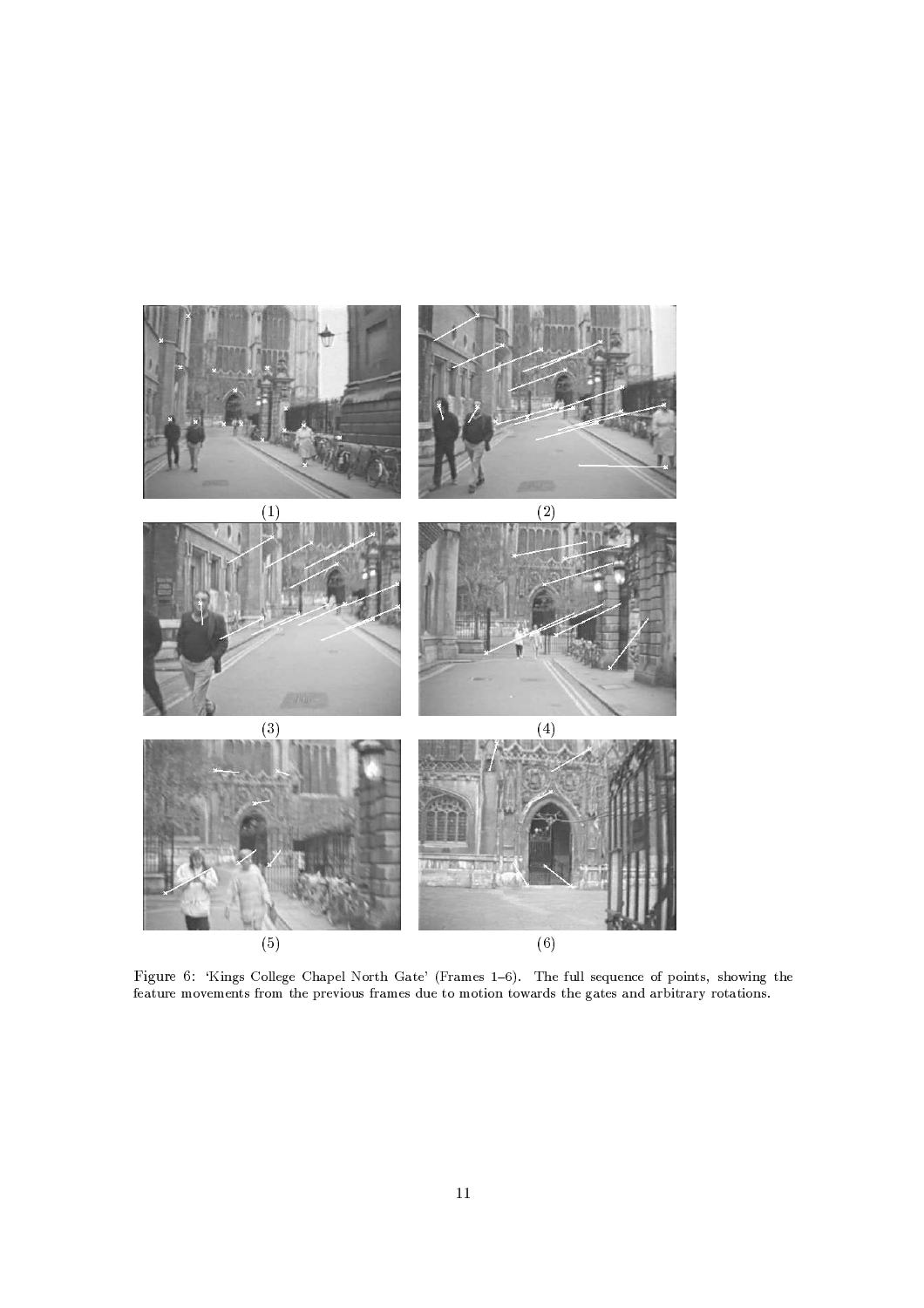

Figure 7 Kings College Chanol North Cate, (Frames 9.5) showing opinels constraints found plotted on a hemisphere. Those that are dashed were rejected as inconsistent. The number of constraints found  $\blacksquare$ @BD>
i/PWWno)PKDE@B\>#H >FnCH >RCK4WNr8C%K\>RQACK\UG@H PIZK)@Ab TK !@BD>H >RPH >7K\C%K\>RPKDE@B\>H >#FnCH >7K\CmQAC%K\UG@H P%IZK)@GUAb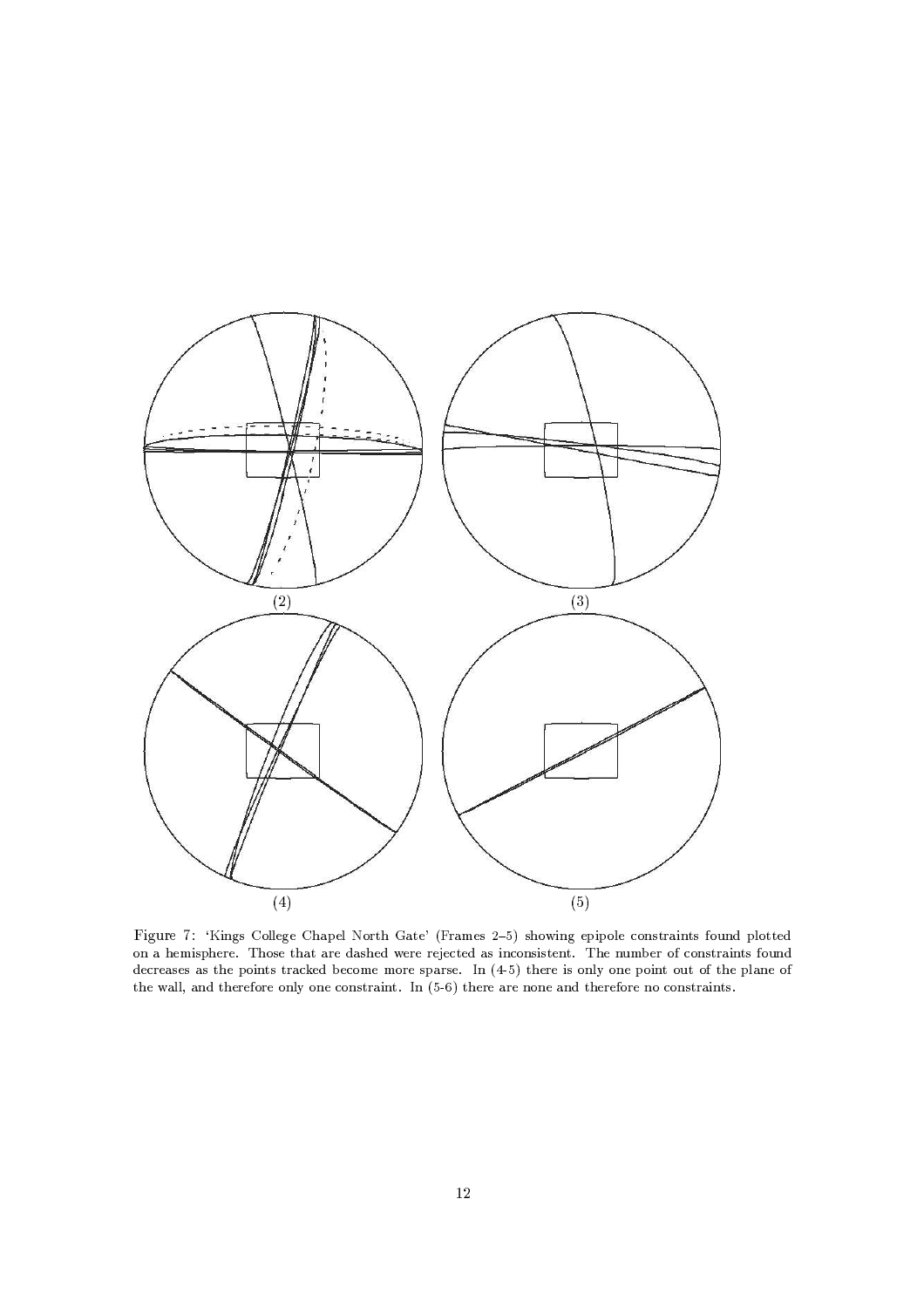

Figure 8: The epproach to Kings Colloge Chapel North Cate (Frames 1, 4) using Affine Motion Parallay  $U\subset A$  in the state of the state of the state of the state of the state of the state of the state of the state of the state of the state of the state of the state of the state of the state of the state of the state of the  $\blacksquare$ (see Equation 3) and are all in the direction of the epipole. The people move in the image as stationary objects twice as close would, and therefore are not rejected as independent motion.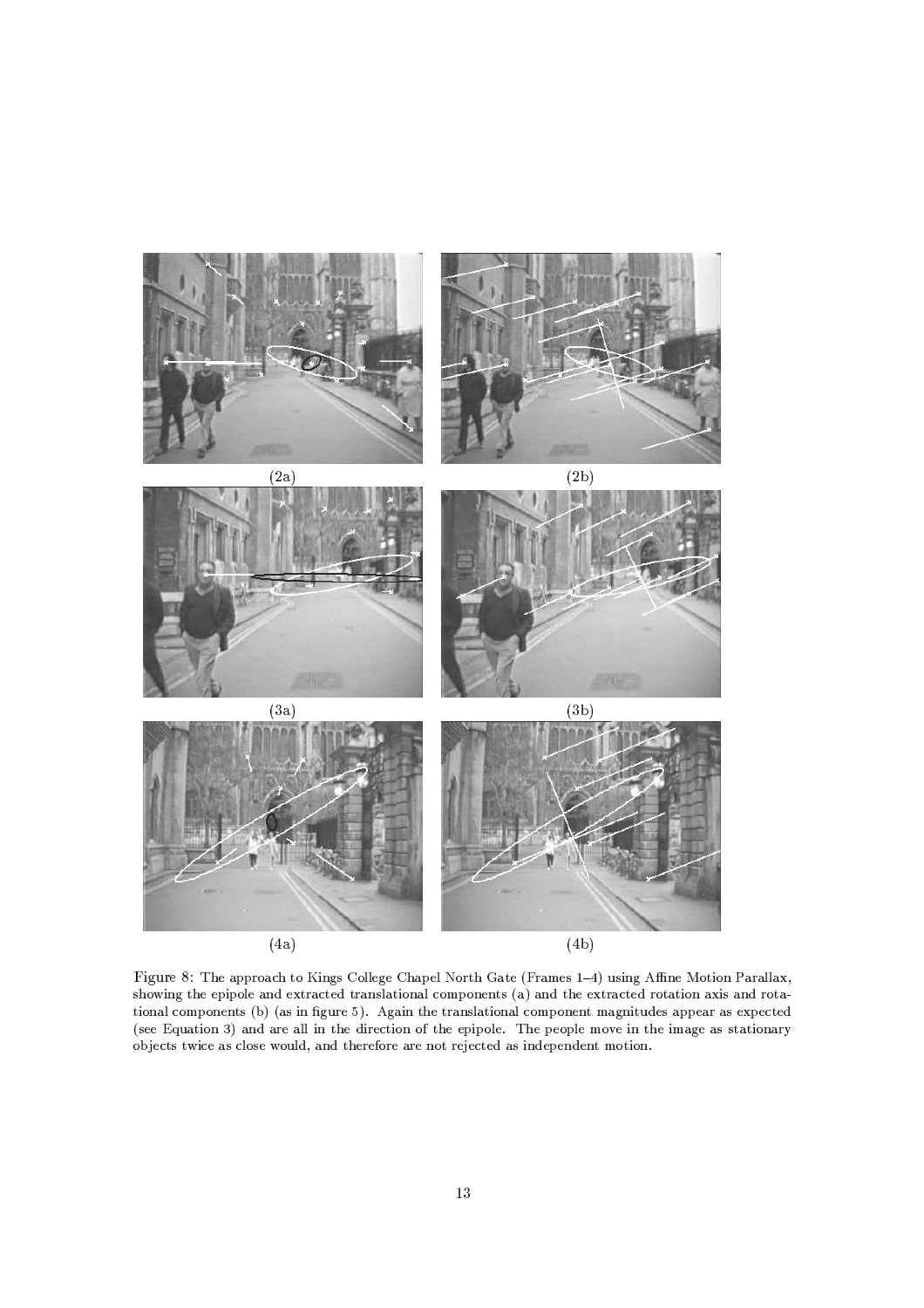





Figure 9: The approach to Kings Colloge Chapel North Cate (Frames 1, 4) showing the epipoles found by the Fundamental Matrix method (accurately initialised), and the 1 standard deviation uncertainty ellipses 6PMUGUa\<JIKDL .^4INg>W/UG@GPKDE4PH EhE'>AVMINPM@ITCKvIT<?P:L:>.<?>AP:Ua)H >A<m>K)@\$K\CI0UG> 7FnC%a'K\EÈY)reUG<?PWZWq^[>H @a'HGY\P:@ITCKwPK\PW0rUITU  $\mathcal{A}=\mathcal{A}=\mathcal{A}=\mathcal{A}=\mathcal{A}$  in the contract of the contract of the contract of the contract of the contract of the contract of the contract of the contract of the contract of the contract of the contract of the contr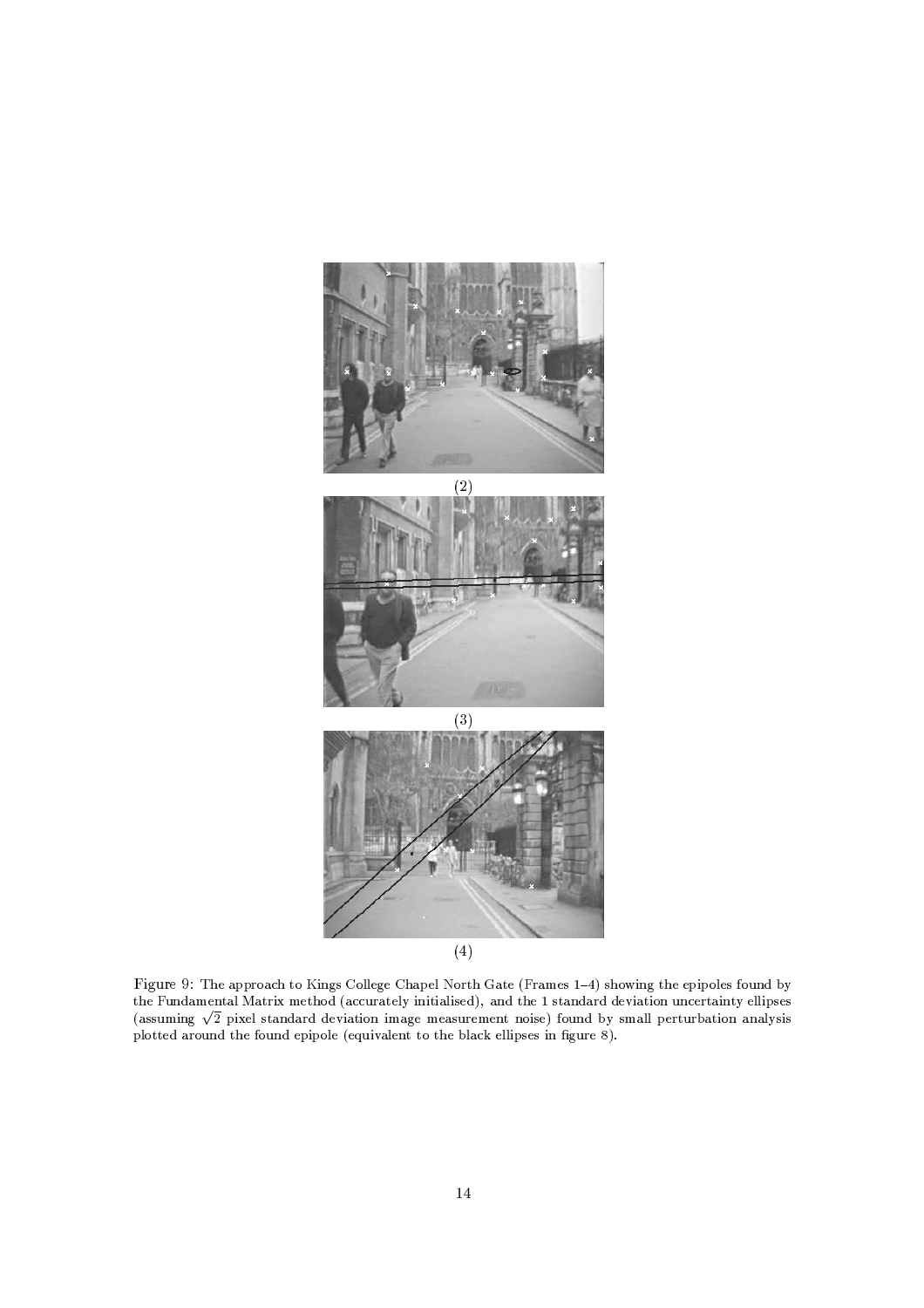



the domatic and a control to develop the control of the control of the control of the control of the control of the control of the control of the control of the control of the control of the control of the control of the c displaced in frame 3 due to camera translation along the path visible in the bottom right of the picture (putting the epipole on the right image boundary) and arbitrary rotation (b). The epipole found by  $\sim$  in the contract of the contract of the contract of the contract of the contract of the contract of the contract of the contract of the contract of the contract of the contract of the contract of the contract of the c accurate but somewhat uncertain (c), but that found by the Fundamental Matrix method (as in figure 9) is too far right and very sensitive to noise in one direction (d).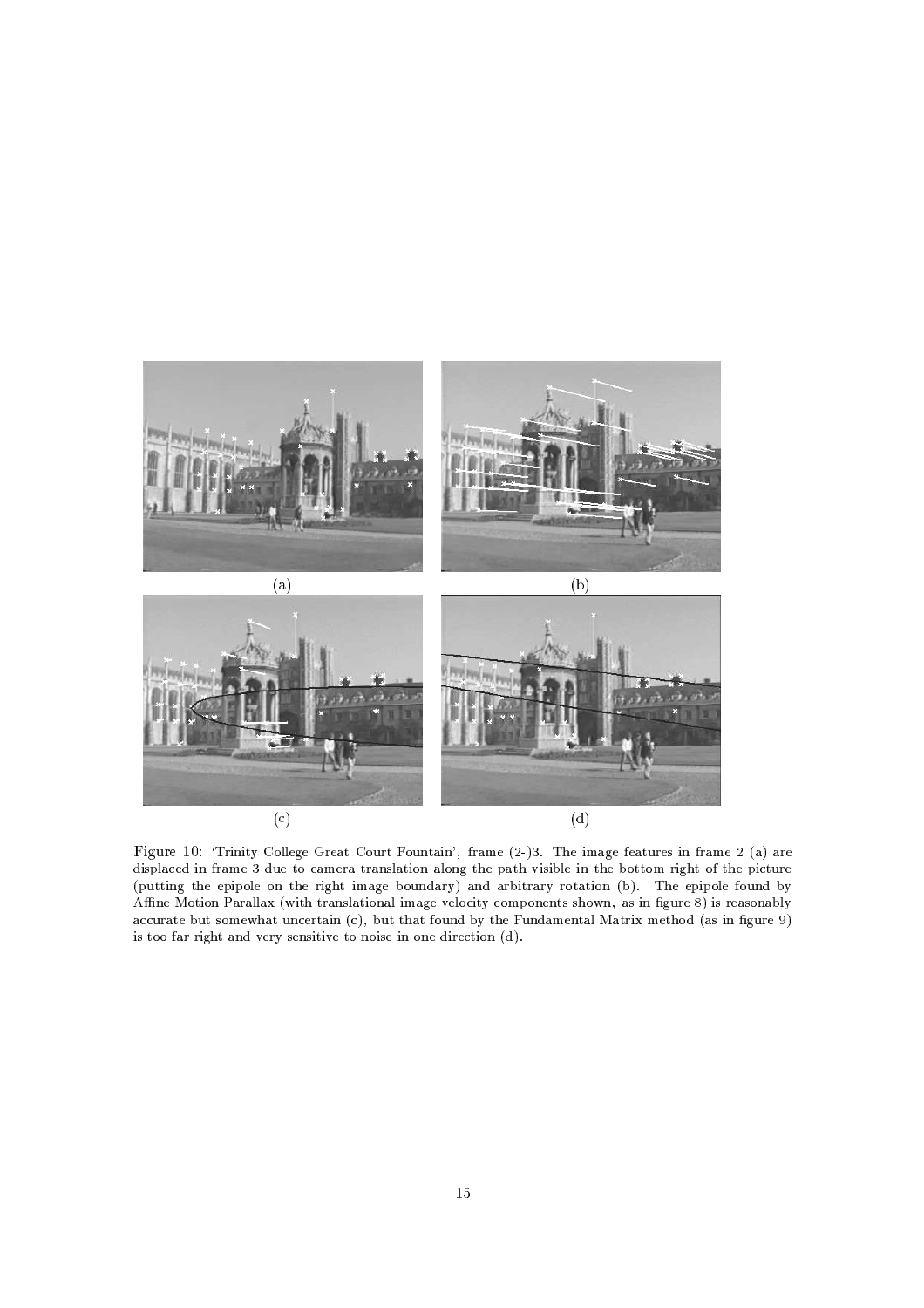

Figure 11: 'Trinity College Great Court Fountain', frame (2-)3 (see Figure 10). The epipolar plane constraints found using Affine Motion Parallax plotted onto a hemisphere: (a) rejecting all uncertain constraints, and (b) including all constraints. Constraints with significant error do not add linearly to the estimate and therefore improve it, but tend to bias it towards the centre of the field of view.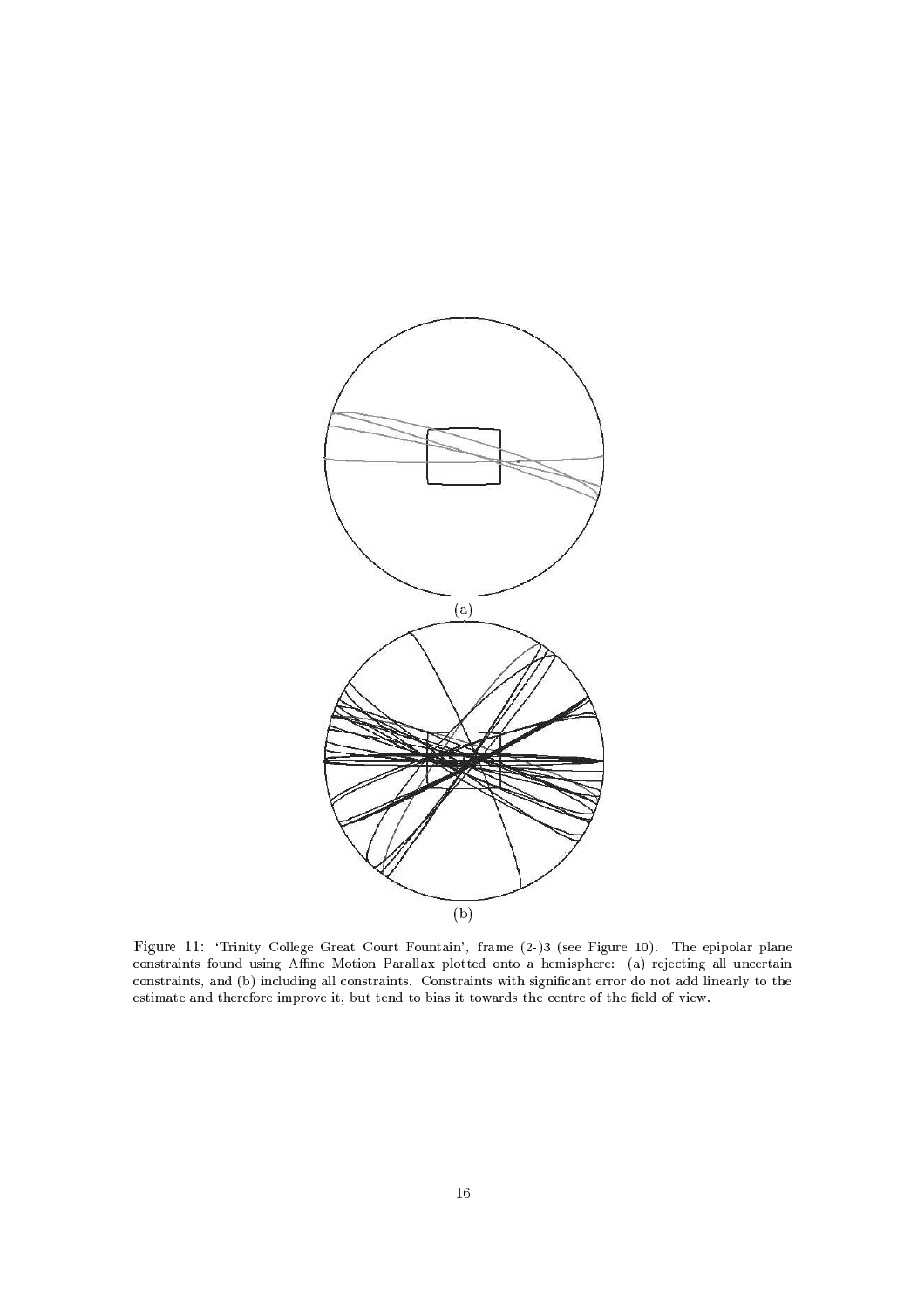### The 'Trinity College Great Court Fountain' Sequence

These frames are very interesting because they contain a reasonable number of features, though many lie on common planes and most are in the background, which would make them accessible to more conventional motion parallax algorithms such as Rieger and Lawton's [30]. Also the epipole is just out of view, which many methods find testing. Figure 10c shows the Affine Motion Parallax estimate, which is accurate, though high uncertainty is calculated.

The 'Trinity College GCF' frames show a problem that has appeared in many works on epipole detection: the epipole is estimated to be closer to the centre of view than it should be [14]. In the case of the combination of parallax constraints (as here), this occurs because, though small errors in the constraints will produce a linear sum of errors in the result (and therefore minimal bias (see Section 3), as implemented and shown in Figure 11a), large errors will usually constrain the epipole to lie in or near the field of view (as that is the one place that all constraints pass through, as is demonstrated when all the epipolar planes collected are displayed, as in Figure 11b).

The linear Fundamental Matrix method has been shown to be biased [8], but the non-linear method here appeared not to be (inwards at least). It is, however, very unstable, and the actual epipole predicted is too far off the field of view, though the uncertainty analysis does show that this is unlikely to be a consistent error (Figure 10d).

#### 4.4 Comparison

The results above appear very conclusive, but it must be remembered that these examples all use relatively sparse point sets and high rotation and noise levels in comparison to most system specifications. However the robustness of the affine motion parallax algorithm, and the graceful degradation, are obvious. Though the rejection scheme does occasionally fail, this is probably inevitable, and hopefully using temporal filtering along a sequence of frames will provide sufficient information to correct this.

The Fundamental Matrix method, as implemented, regularly fails to locate the correct minima: if a good estimate of the egomotion is used to derive an initial F matrix from which to start the minimization, then the method can improve the accuracy of the estimates (better than the Affine Motion Parallax method), but without a good initialization, a large number of false minima exist and minimisation becomes very difficult. The instability may come from a lack of implicit constraints: though it is true that the affine motion parallax method finds the epipole independent of the projection plane centre, the focal length and the aspect ratio, it does assume that they are constant from frame to frame. The Fundamental Matrix method makes no such assumption and can therefore handle any two unmatched cameras [9], which is unnecessary here. There is little evidence that the matrix tends towards having two small eigenvectors, as was found for the Essential Matrix method [8], except when the image motion measured was very small.

Another obvious disadvantage of the Fundamental Matrix method is that no uncertainty measure is produced, whereas the data from the Affine Motion Parallax algorithm is easily fused with independent information.

#### $\overline{5}$ Conclusion

#### $5.1$ **Summary**

We have presented here a method of extracting from a pair of frames first the epipole and then the camera rotation and feature depths. The method is extremely robust because it uses first derivatives of the image positions only and because the first stage involves a direct solution for only two variables (the epipole direction) and is independent of camera rotation and intrinsic parameters. The reduced dimension of the minimisation also considerably reduces the computational expense. A method is also presented for estimating the uncertainties of each estimate, which allows optimal combination of constraints. There are a number of approximations due to statistical dependence and the affine assumption, but results show the 'optimal' solution found to be very good. Results have been given from real scenes with sparse point sets that show that this method compares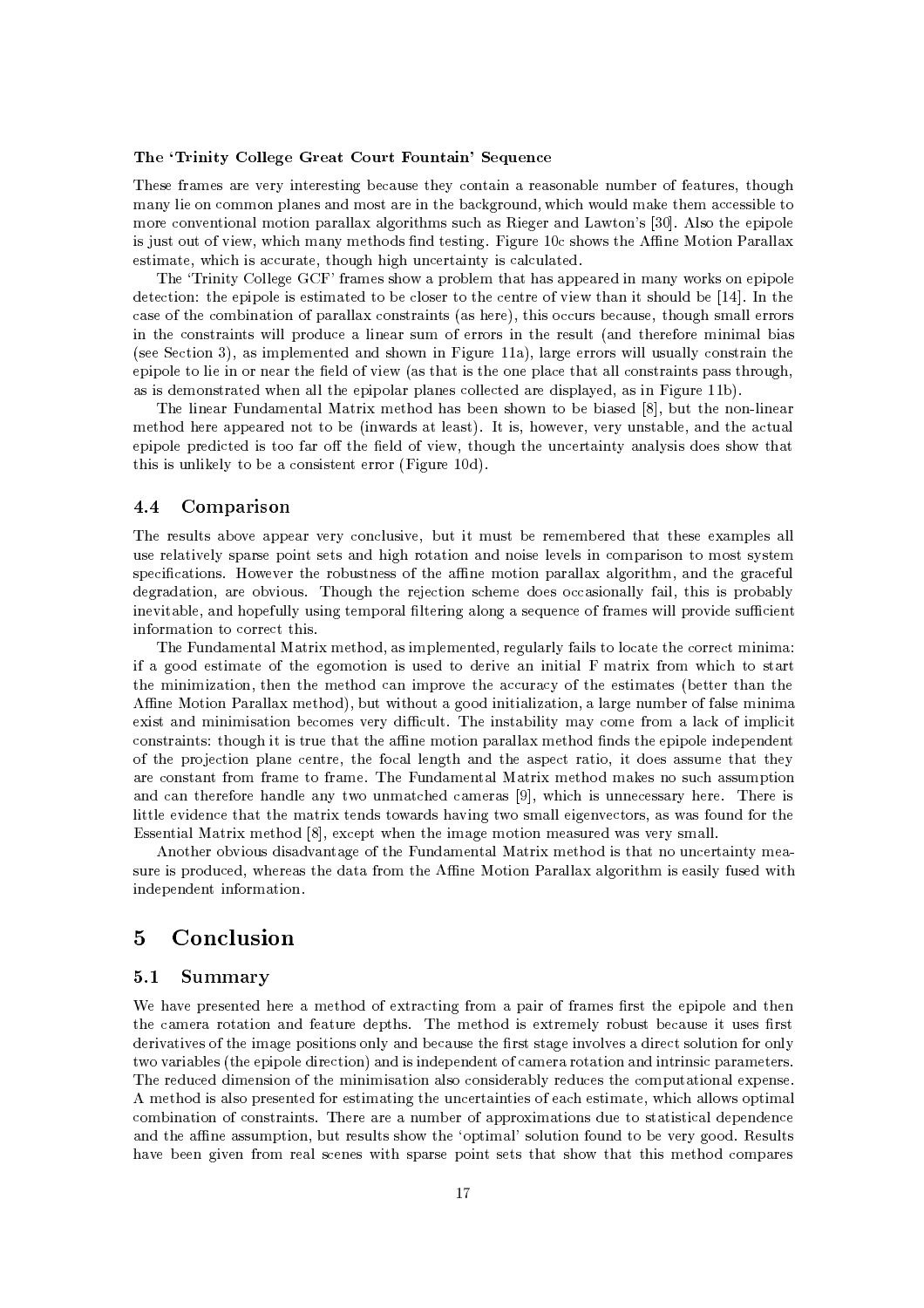9Z6--)\&%+w"< b 0)H!\* &  "TwH!> \* ,\5 \$ <sup>2</sup> "'&%&%+D 4b >\$"%\$-&%"<5;-A"%b6\*"% -A \$-"%(5>I"%55\$5

### 5.2 Future Work  $\,$

b 2) ( &<+H8\_\*"%Lh\*)( "<\ "<6-O6&%) "< "% <sup>2</sup> -H!\$"%5 - "< 0)H>( &# "T $\mathbf{1}$  . The position of the state  $\mathbf{1}$  ,  $\mathbf{1}$  ,  $\mathbf{1}$  ,  $\mathbf{1}$  ,  $\mathbf{1}$  ,  $\mathbf{1}$ 5\*)><sup>2</sup> b5+\*5 H^,;)5 "%L &%H7s&% "%L^4 b\$ 9N2\_ H!\*"%-> :6- 1&%5^8/& "%H! 2- \2\_->I"%&%& "%H!\$4&<>H!\*8 =5+\*5 H \2 7 wH!"%&% -

# References

- radio and the state of the state of the state of the state of the state of the state of the state of the state  $\alpha_{\text{sum}}$   $\alpha_{\text{max}}$   $\alpha_{\text{max}}$   $\alpha_{\text{max}}$   $\alpha_{\text{max}}$   $\alpha_{\text{max}}$   $\alpha_{\text{max}}$   $\alpha_{\text{max}}$   $\alpha_{\text{max}}$   $\alpha_{\text{max}}$   $\alpha_{\text{max}}$ 0)-, -/.'
- $\begin{bmatrix} 0 & V & A \end{bmatrix}$  between  $\begin{bmatrix} \mathcal{A} & \mathcal{A} \end{bmatrix}$  and  $\begin{bmatrix} \mathcal{A} & \mathcal{A} \end{bmatrix}$  and  $\begin{bmatrix} \mathcal{A} & \mathcal{A} \end{bmatrix}$  and  $\begin{bmatrix} \mathcal{A} & \mathcal{A} \end{bmatrix}$  and  $\begin{bmatrix} \mathcal{A} & \mathcal{A} \end{bmatrix}$  and  $\begin{bmatrix} \mathcal{A} & \mathcal{A} \end{bmatrix}$  $\mathbb{R}$ <sup>d</sup> European Carl en Computer Vision pouse  $107.510$  1009
- : <sup>1</sup> ET
#UJ )557 <sup>U</sup> b
EWQ
2@ WK5 5"%6-6("%L\*"% \_¤4¥
ª¯D¦¢:q§0¬§6¤4¨R±ª]«-§¬ <sup>±</sup> ¨ © ¥±£4¢  $D_{\text{measured}} \approx 91.9, 91, 1009$
- 0DT
 #"%\$-&%&'O <sup>1</sup> UJ&'\_-- R\*)Z9Z<sup>2</sup> "%(\ "<7 "<HS 2(\2 J9oH "<H8L "%6- L-<sup>2</sup> 4  $\det$ \$L5 -:4: V4V
R\*\$4"%L->k \*Bf>&'L,-/.-.V
- :DT
J #"<\$&%& <sup>1</sup> fU#&'\_-- <sup>R</sup> )N9Z<sup>2</sup> 75 \$ 9o -H 79N-H8 "< :9D\$\$\* 2()5 ¨]¦ $\overline{I}$   $\overline{I}$   $\overline{I}$   $\overline{I}$   $\overline{I}$   $\overline{I}$   $\overline{I}$   $\overline{I}$   $\overline{I}$   $\overline{I}$   $\overline{I}$   $\overline{I}$   $\overline{I}$   $\overline{I}$   $\overline{I}$   $\overline{I}$   $\overline{I}$   $\overline{I}$   $\overline{I}$   $\overline{I}$   $\overline{I}$   $\overline{I}$   $\overline{I}$   $\overline{I}$   $\overline{$
- :DT
4 #"%\$-&%&',-b
-G\_H!-,:4-b )4
\*-)45#5 )<sup>2</sup> )49o -H H!"%-S)45"%LwHS- "<S\$ &<&'  $\frac{1}{4}$  ,  $\frac{1}{4}$  ,  $\frac{1}{4}$  ,  $\frac{1}{4}$  ,  $\frac{1}{4}$  ,  $\frac{1}{4}$  ,  $\frac{1}{4}$  ,  $\frac{1}{4}$  ,  $\frac{1}{4}$  ,  $\frac{1}{4}$  ,  $\frac{1}{4}$  ,  $\frac{1}{4}$  ,  $\frac{1}{4}$  ,  $\frac{1}{4}$  ,  $\frac{1}{4}$  ,  $\frac{1}{4}$  ,  $\frac{1}{4}$  ,  $\frac{1}{4}$  ,  $\frac{1$
- ل: القاطر المالية التي تقدم المعاملة المعاملة المعاملة المعاملة المعاملة المعاملة المعاملة المعاملة المعاملة  $\frac{1}{2}$   $\frac{1}{2}$   $\frac{1}{2}$   $\frac{1}{2}$   $\frac{1}{2}$   $\frac{1}{2}$   $\frac{1}{2}$   $\frac{1}{2}$   $\frac{1}{2}$   $\frac{1}{2}$   $\frac{1}{2}$   $\frac{1}{2}$   $\frac{1}{2}$   $\frac{1}{2}$   $\frac{1}{2}$   $\frac{1}{2}$   $\frac{1}{2}$   $\frac{1}{2}$   $\frac{1}{2}$   $\frac{1}{2}$   $\frac{1}{2}$   $\frac{1}{2}$
- :O
F"%"%&<"%"%5AO#D =L&Z 1&%+\*" <sup>2</sup> & 5)&% 5K-w -K5>5"%"%6\*"%N+ :9 H!"%-w5 "%H7"%-T9o -H $\mu$   $\mu$   $\tau$   $\mu$   $\alpha$   $\mu$   $\alpha$ ( $\mu$ ) $\alpha$ o $\tau$   $\alpha$ 00  $\tau$
- .:D
EFw 0)L 5/ <sup>2</sup> { 5{"%{ "%H!45"%-58"% n)4<sup>2</sup> &%"%\>n5 "%L  $\Gamma_{\rm B}$  Condition  $D_{\rm B}$   $\rho_{\rm B}$   $J_{\rm E}$   $E_{\rm F}$  conformed on Computer Vision pages  $569$   $579$ R\*\$"%Lk Bf&'L, -/..-V4
- tion in the state of the state of the state of the state of the state of the state of the state of the state o  $\frac{1}{2}$   $\frac{1}{2}$   $\frac{1}{2}$   $\frac{1}{2}$   $\frac{1}{2}$   $\frac{1}{2}$   $\frac{1}{2}$   $\frac{1}{2}$   $\frac{1}{2}$   $\frac{1}{2}$   $\frac{1}{2}$   $\frac{1}{2}$   $\frac{1}{2}$   $\frac{1}{2}$   $\frac{1}{2}$   $\frac{1}{2}$   $\frac{1}{2}$   $\frac{1}{2}$   $\frac{1}{2}$   $\frac{1}{2}$   $\frac{1}{2}$   $\frac{1}{2}$  -V-A ]'0
R \$"%Lk Bf&'L,-/..-V
- %---,D
EFw 0)L 5/, 0# )5 H7, b
PQ-5 <sup>2</sup> 4"N
;8- "%- 5 )<sup>2</sup> ) =9oH H!- "%-89oH \$-"%(and line matches. In Dress, Let Lut, Canf. an Computer Vision, pages 95, 94, 1097
- %-/VMDFD 4@>L-J4 <sup>1</sup> Fw
-\$5 R\*)45\$<sup>2</sup> IHS 4\*5Q9o-A 26-"%LT"%L"<bH!"%-jY 1&<L- "< H  $\mathcal{L} = \mathcal{L} = \mathcal{L} = \mathcal{L} = \mathcal{L} = \mathcal{L} = \mathcal{L} = \mathcal{L} = \mathcal{L} = \mathcal{L} = \mathcal{L} = \mathcal{L} = \mathcal{L} = \mathcal{L} = \mathcal{L} = \mathcal{L} = \mathcal{L} = \mathcal{L} = \mathcal{L} = \mathcal{L} = \mathcal{L} = \mathcal{L} = \mathcal{L} = \mathcal{L} = \mathcal{L} = \mathcal{L} = \mathcal{L} = \mathcal{L} = \mathcal{L} = \mathcal{L} = \mathcal{L} = \mathcal$
- $[19]$  II rep. Helpekeltz, Treaties on Dhusiological Optics, Doron (New York),  $[1095]$
- %-0 D?
E =
:@"%&% 26-"%LG /"%L9o- 6\*"%5)&<&%+=L)"% /6\*"%L("%- "%T A\$45 <sup>2</sup> ;:9 5&9H!6\*"%L -[\ <sup>2</sup> 5/ ,'4Y'M --:, \_«-§ ²¤¬¤,ª]«-§±² ± ¨D¬ <sup>±</sup> :¦§6¤4¨D¬È¤ ¦0«]¢\*)
¤ ±²
+¤:§6¢:¦ ¤,¤4¨ © ¤4¨ +¢M§6¢¬-  $\cdots$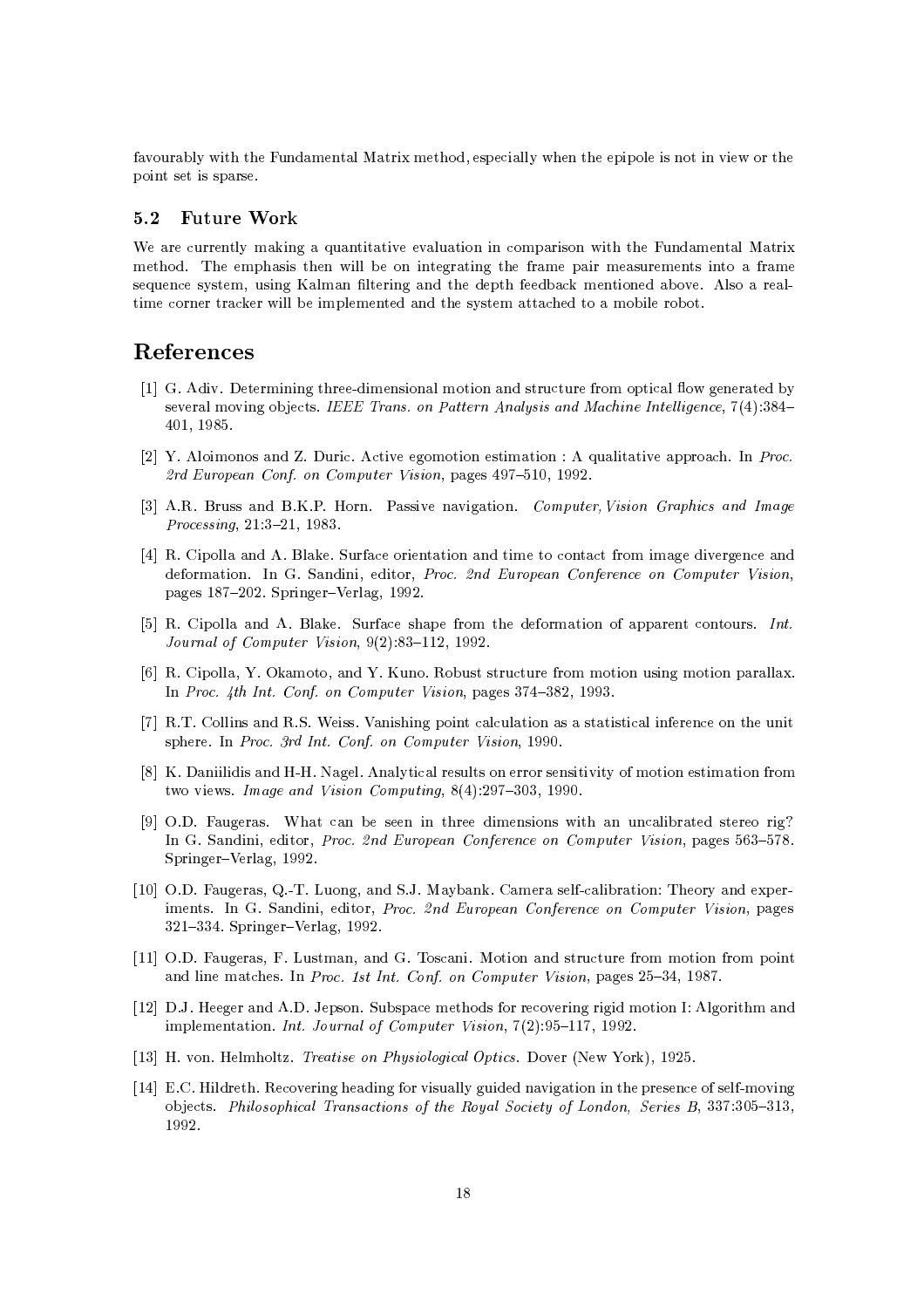- [15] K. Kanatani. Computational projective geometry. Computer Vision, Graphics and Image Processing (Image Understanding), 54/3:333-348, 1991.
- [16] K. Kanatani. Renormalization for unbiased estimation. In Proc. 4th Int. Conf. on Computer Vision, pages 599-606, 1993.
- [17] J.J. Koenderink. Optic flow. Vision Research,  $26(1):161-179$ , 1986.
- [18] J.J. Koenderink and A.J. van Doorn. Facts on optic flow. Biol. Cybernetics, 56:247-254, 1987.
- [19] J.J. Koenderink and A.J. van Doorn. Affine structure from motion. J. Opt. Soc. America,  $8:377-385,1991.$
- [20] J.M. Lawn and R. Cipolla. Epipole estimation using affine motion-parallax. In Proc. 4th British Machine Vision Conference, pages 379-388, 1993.
- [21] H. Li, M.A. Lavin, and R.J. Le Master. Fast hough transform: A hierachical approach. Computer Vision, Graphics and Image Processing, 36:139-161, 1986.
- [22] H.C. Longuet-Higgins. A computer algorithm for reconstructing a scene from two projections.  $Nature$ , 293:133-135, 1981.
- [23] H.C. Longuet-Higgins and K. Prazdny. The interpretation of a moving retinal image. Proc. of the Royal Society of London, Series B, 208:385-397, 1980.
- [24] Q.-T. Luong, R. Deriche, O. Faugeras, and T. Papadopoulo. On determining the fundamental matrix: Analysis of different methods and experimental results. Technical Report 1894, INRIA, France, 1993.
- [25] M.J. Magee and J.K. Aggarwal. Determining vanishing points in perspective images. Computer Vision, Graphics and Image Processing, 26:256-267, 1984.
- [26] S.J. Maybank. The angular velocity associated with the optical flow field arising from motion through a rigid environment. Proc. Royal Society, London, A401:317-326, 1985.
- [27] S.J. Maybank. Algorithm for analysing optical flow based on least squares method. Image and Vision Computing, 4:38-42, 1986.
- [28] S. Negahdaripour and S. Lee. Motion recovery from image sequences using only first order optical flow information. Int. Journal of Computer Vision, 9(3):163-184, 1992.
- [29] J.A. Perrone. Model for the computation of self-motion of biological systems. J. Opt. Soc.  $American, A9(2), February 1992.$
- [30] J.H. Rieger and D.L. Lawton. Processing differential image motion. J. Opt. Soc. America,  $A2(2):354-360, 1985.$
- [31] L.G. Roberts. Machine perception of three dimensional solids. In J.T. Tippet, editor, Optical and Electro-optical Information Processing. MIT Press, 1965.
- [32] C Tomasi and T. Kanade. Shape and motion from image streams under orthography: A factorization method. Int. Journal of Computer Vision, 9(2), 1992.
- [33] C. Tomasi and J. Shi. Direction of heading from image deformation. In Proc. Conf. Computer Vision and Pattern Recognition, pages 422-427, 1993.
- [34] A.M. Waxman, B. Kagmar-Parsi, and M. Subbatao. Closed-form solutions to image flow equations for 3D structure and motion. Int. Journal of Computer Vision, 1:239-258, 1987.
- [35] D.H. Wolpert. Combining generalizers using partitions of the learning set. In L.Nadel and D.Stein, editors, 1992 Lectures in Complex Systems. Addison-Wesley, 1993.
- [36] X. Zhuang, T.S. Huang, and R. M. Haralick. A simplification to linear two-view motion algorithms. Computer Vision, Graphics and Image Processing, 46:175-178, 1989.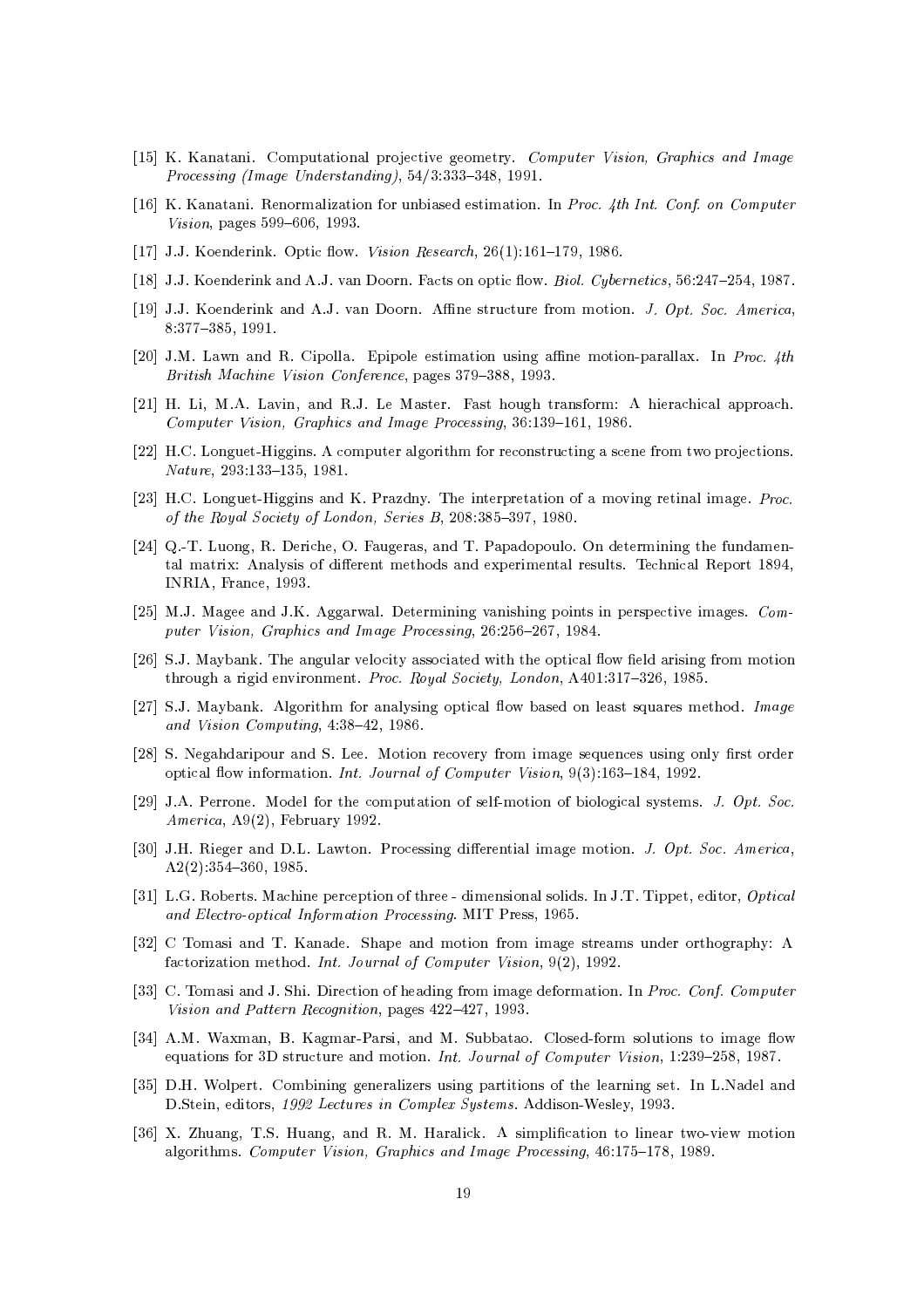#### $\mathbf{A}$ The Optimal Sum of Estimates

Let  $\tilde{\mathbf{x}}$  be the optimal estimate of  $\mathbf{x}$ .  $\tilde{\mathbf{x}}$  is found from a number of estimates  $\mathbf{x}_i$  by taking the weighted average of them,  $\tilde{\mathbf{x}} = \sum w_i \mathbf{x}_i$  (where  $\sum w_i = 1$ ), that minimises the expected standard deviation  $\sigma$ . The estimates are assumed to be unbiased, so that their expected value  $E[\mathbf{x}_i] = \mathbf{x}$ , and to have only independent small additive gaussian noise,  $\mathbf{x}_i = \mathbf{x} + \Delta \mathbf{x}_i$ . This is represented by known covariance matrix,  $V[\mathbf{x}_i] = E[\Delta \mathbf{x}_i \Delta \mathbf{x}_i^T]$ .  $\sigma^2$  is defined as  $\sigma_x^2 + \sigma_y^2 + \sigma_z^2$ , ie. the trace and  $\sigma_i^2$  is the trace of  $V[\mathbf{x}_i]$ .

$$
\tilde{\mathbf{x}} = \sum w_i \mathbf{x}_i \tag{17}
$$

$$
E[\tilde{\mathbf{x}}] = E\left[\sum w_i \mathbf{x}_i\right]
$$
 (18)

$$
\sigma^2[\tilde{\mathbf{x}}] = E\left[\left(\sum w_i \Delta \mathbf{x}_i\right)^2\right] = E\left[\sum (w_i \Delta \mathbf{x}_i)^2\right] = \sum w_i^2 \sigma_i^2 \tag{19}
$$

We want to minimise  $\sigma^2[\tilde{\mathbf{x}}] = \sum w_i^2 \sigma_i^2$  given that  $\sum w_i = 1$ . We therefore minimise  $C =$  $\sum (w_i^2 \sigma_i^2) - \lambda (\sum w_i - 1)$  for each  $w_i$  (Lagrange):

$$
\frac{dC}{dw_i} = 2w_i\sigma_i^2 - \lambda = 0 \tag{20}
$$

$$
\sum w_i = \sum \frac{\lambda}{2\sigma_i^2} = \lambda \sum \frac{1}{2\sigma_i^2} = 1
$$
\n(21)

$$
\lambda = \left(\sum \frac{1}{2\sigma_i^2}\right)^{-1} \text{ and } w_i = \frac{1}{\sigma_i^2 \sum \frac{1}{\sigma_i^2}} \tag{22}
$$

The weight given to each estimate is proportional to the inverse of its variance,  $\frac{1}{\sigma^2}$ .

#### Affine Motion Parallax is independent of rotations B

#### $B.1$ Using an Image Sphere

Define a point p as our parallax point, and a, b and c as our affine basis defining virtual point q. The affine motion parallax vector,  $\Delta$ , is in the direction of the difference between the image velocities of p and q:

$$
\mathbf{q} = \alpha \mathbf{a} + \beta \mathbf{b} + \gamma \mathbf{c} \tag{23}
$$

$$
\mathbf{q} = \alpha \mathbf{a} + \beta \mathbf{b} + \gamma \mathbf{c} \tag{24}
$$

$$
\begin{array}{ccc}\n\Delta & \propto & \dot{\mathbf{p}} - \dot{\mathbf{q}} \\
\propto & \mathbf{p} - \alpha \mathbf{a} - \beta \mathbf{b} - \gamma \mathbf{c}\n\end{array} \tag{25}
$$

$$
\alpha \quad \mathbf{p} - \alpha \mathbf{a} - \beta \mathbf{b} - \gamma \mathbf{c} \tag{26}
$$

$$
\alpha = \frac{(\mathbf{p}, \mathbf{b}, \mathbf{c})}{(\mathbf{a}, \mathbf{b}, \mathbf{c})} \tag{27}
$$

where  $(*,*,*)$  is the vector triple product. Similarly for  $\beta$  and  $\gamma$ . It is neater to write the equation for  $\Delta$  in an homogeneous form.

$$
\Delta \propto (\mathbf{p}, \mathbf{c}, \mathbf{b})\mathbf{a} + (\mathbf{p}, \mathbf{a}, \mathbf{c})\mathbf{b} + (\mathbf{p}, \mathbf{b}, \mathbf{a})\mathbf{c} + (\mathbf{a}, \mathbf{b}, \mathbf{c})\mathbf{p}
$$
(28)

$$
\propto \sum_{a,b,c,p} (\mathbf{a}, \mathbf{b}, \mathbf{c}) \dot{\mathbf{p}} \tag{29}
$$

The image velocities can now be expanded into the camera motion and scene structure terms that caused them (Equation 3).

$$
\dot{\Delta} \propto \sum_{a,b,c,p} -\Omega \times \mathbf{p}(\mathbf{a}, \mathbf{b}, \mathbf{c}) - (I - \mathbf{p}\mathbf{p}^T) \mathbf{U}(\mathbf{a}, \mathbf{b}, \mathbf{c}) \frac{1}{r_p}
$$
(30)